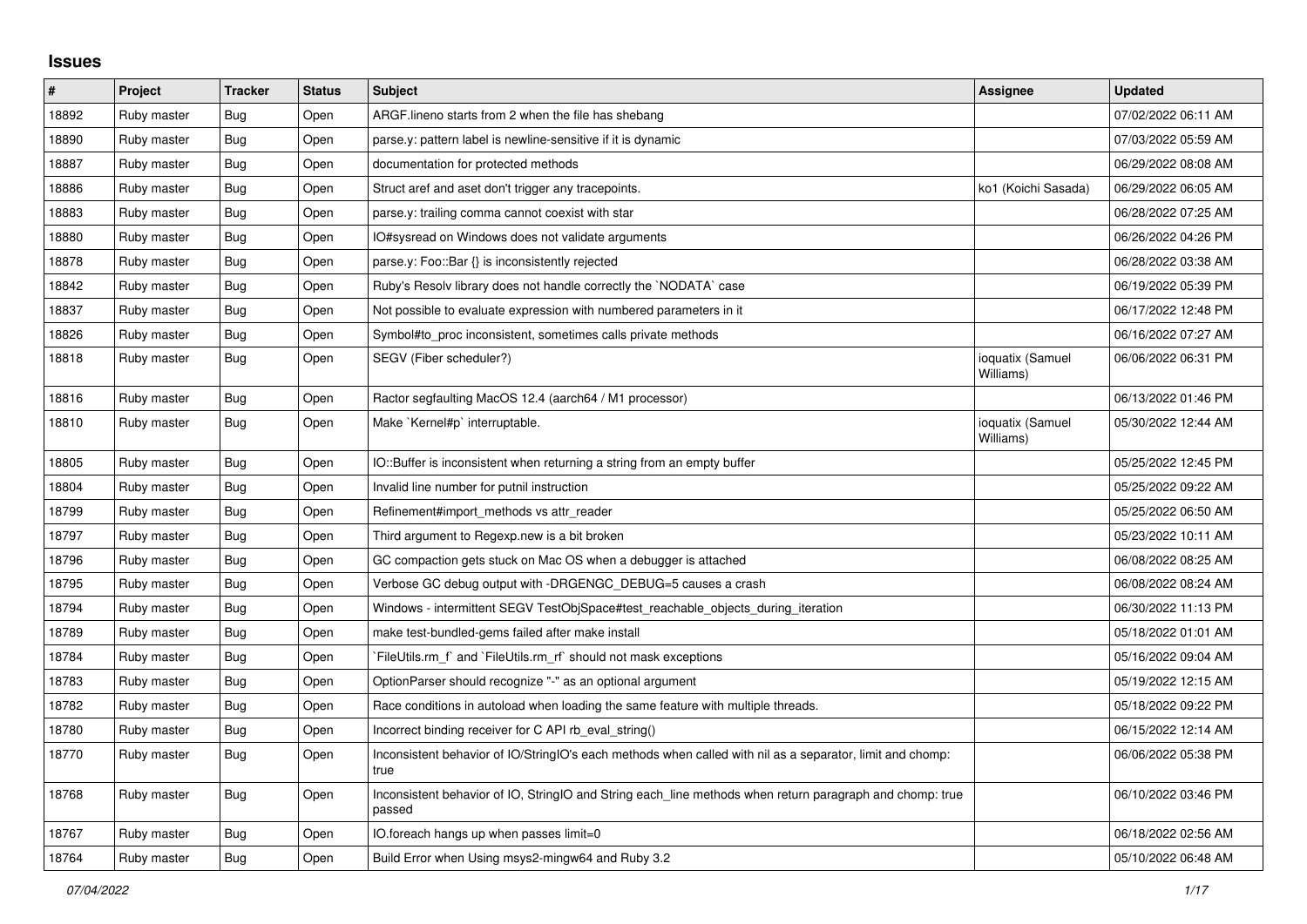| $\vert$ # | Project     | <b>Tracker</b> | <b>Status</b> | Subject                                                                                                             | <b>Assignee</b>               | <b>Updated</b>      |
|-----------|-------------|----------------|---------------|---------------------------------------------------------------------------------------------------------------------|-------------------------------|---------------------|
| 18763     | Ruby master | Bug            | Open          | The configure option "--with-openssl-dir" has lower precedence than pkg-config                                      |                               | 05/11/2022 11:39 AM |
| 18760     | Ruby master | Bug            | Open          | Ractors vs "skynet" microbenchmark                                                                                  |                               | 05/02/2022 11:36 PM |
| 18759     | Ruby master | Bug            | Open          | snapshot-ruby_2_7: test failure on macos-12                                                                         |                               | 04/28/2022 12:18 AM |
| 18758     | Ruby master | <b>Bug</b>     | Open          | Ruby fails to build on M1 Mac when x86 Homebrew is installed                                                        |                               | 04/28/2022 03:19 PM |
| 18751     | Ruby master | <b>Bug</b>     | Open          | Regression on master for Method#== when comparing public with private method                                        |                               | 05/18/2022 01:27 AM |
| 18743     | Ruby master | Bug            | Open          | Enumerator#next / peek re-use each others stacktraces                                                               |                               | 04/19/2022 02:42 PM |
| 18740     | Ruby master | Bug            | Open          | Use of rightward assignment changes line number needed for line-targeted TracePoint                                 |                               | 04/27/2022 09:56 AM |
| 18738     | Ruby master | Bug            | Open          | IRB can't recognize heredoc after words                                                                             |                               | 04/18/2022 12:00 AM |
| 18737     | Ruby master | Bug            | Open          | Windows 'require' is case independent                                                                               |                               | 04/22/2022 06:18 PM |
| 18733     | Ruby master | <b>Bug</b>     | Open          | Ruby GC problems cause performance issue with Ractor                                                                |                               | 04/15/2022 09:13 AM |
| 18731     | Ruby master | Bug            | Open          | Parallel test-all sometimes does not run at all some tests                                                          |                               | 04/23/2022 12:58 PM |
| 18686     | Ruby master | <b>Bug</b>     | Open          | Regexp supporting unexpected age properties in Ruby < 3.2                                                           |                               | 04/08/2022 06:52 PM |
| 18678     | Ruby master | <b>Bug</b>     | Open          | Crash on Mac - vm_call0_cfunc_with_frame                                                                            |                               | 05/26/2022 05:40 PM |
| 18674     | Ruby master | Bug            | Open          | Build failure `make up` with WSL2                                                                                   |                               | 04/01/2022 08:51 AM |
| 18666     | Ruby master | Bug            | Open          | No rule to make target 'yaml/yaml.h', needed by 'api.o'                                                             | hsbt (Hiroshi<br>SHIBATA)     | 03/29/2022 11:17 AM |
| 18661     | Ruby master | <b>Bug</b>     | Open          | Net::HTTP behavior changed between 2.6 and 3.1 on windows.                                                          |                               | 03/25/2022 01:57 PM |
| 18658     | Ruby master | <b>Bug</b>     | Open          | Need openssl 3 support for Ubuntu 22.04 (Ruby 2.7.x and 3.0.x)                                                      | rhenium (Kazuki<br>Yamaguchi) | 05/30/2022 08:06 PM |
| 18657     | Ruby master | <b>Bug</b>     | Open          | IRB raises exception when stdout is a pipe                                                                          |                               | 06/08/2022 03:34 PM |
| 18651     | Ruby master | <b>Bug</b>     | Open          | oob access in CP51932 -> CP50220 transcoder                                                                         | akr (Akira Tanaka)            | 03/23/2022 01:17 PM |
| 18623     | Ruby master | Bug            | Open          | `make runnable` does not work                                                                                       | nobu (Nobuyoshi<br>Nakada)    | 03/16/2022 01:28 AM |
| 18622     | Ruby master | <b>Bug</b>     | Open          | const_get still looks in Object, while lexical constant lookup no longer does                                       |                               | 04/22/2022 11:26 AM |
| 18616     | Ruby master | Bug            | Open          | Error with clang(1) on MacOS due to _declspec()                                                                     |                               | 03/09/2022 10:50 AM |
| 18614     | Ruby master | <b>Bug</b>     | Open          | Error (busy loop) in<br>TestGemCommandsSetupCommand#test_destdir_flag_does_not_try_to_write_to_the_default_gem_home | hsbt (Hiroshi<br>SHIBATA)     | 03/17/2022 01:03 AM |
| 18608     | Ruby master | Bug            | Open          | 'require': cannot load such file -- ripper (LoadError) after 'make distclean'                                       |                               | 05/27/2022 04:10 AM |
| 18605     | Ruby master | <b>Bug</b>     | Open          | Fails to run on (newer) 32bit Windows with ucrt                                                                     |                               | 04/01/2022 07:52 AM |
| 18601     | Ruby master | <b>Bug</b>     | Open          | Invalid byte sequences in Big5 encodings                                                                            | duerst (Martin Dürst)         | 02/23/2022 07:59 AM |
| 18580     | Ruby master | <b>Bug</b>     | Open          | Range#include? inconsistency for beginless String ranges                                                            |                               | 03/09/2022 10:22 PM |
| 18567     | Ruby master | Bug            | Open          | Depending on default gems in stdlib gems when not needed considered harmful                                         | hsbt (Hiroshi<br>SHIBATA)     | 04/21/2022 04:45 PM |
| 18553     | Ruby master | <b>Bug</b>     | Open          | Memory leak on compiling method call with kwargs                                                                    | ko1 (Koichi Sasada)           | 03/23/2022 09:34 PM |
| 18518     | Ruby master | Bug            | Open          | NoMemoryError + [FATAL] failed to allocate memory for twice 1 << large                                              |                               | 01/28/2022 01:40 PM |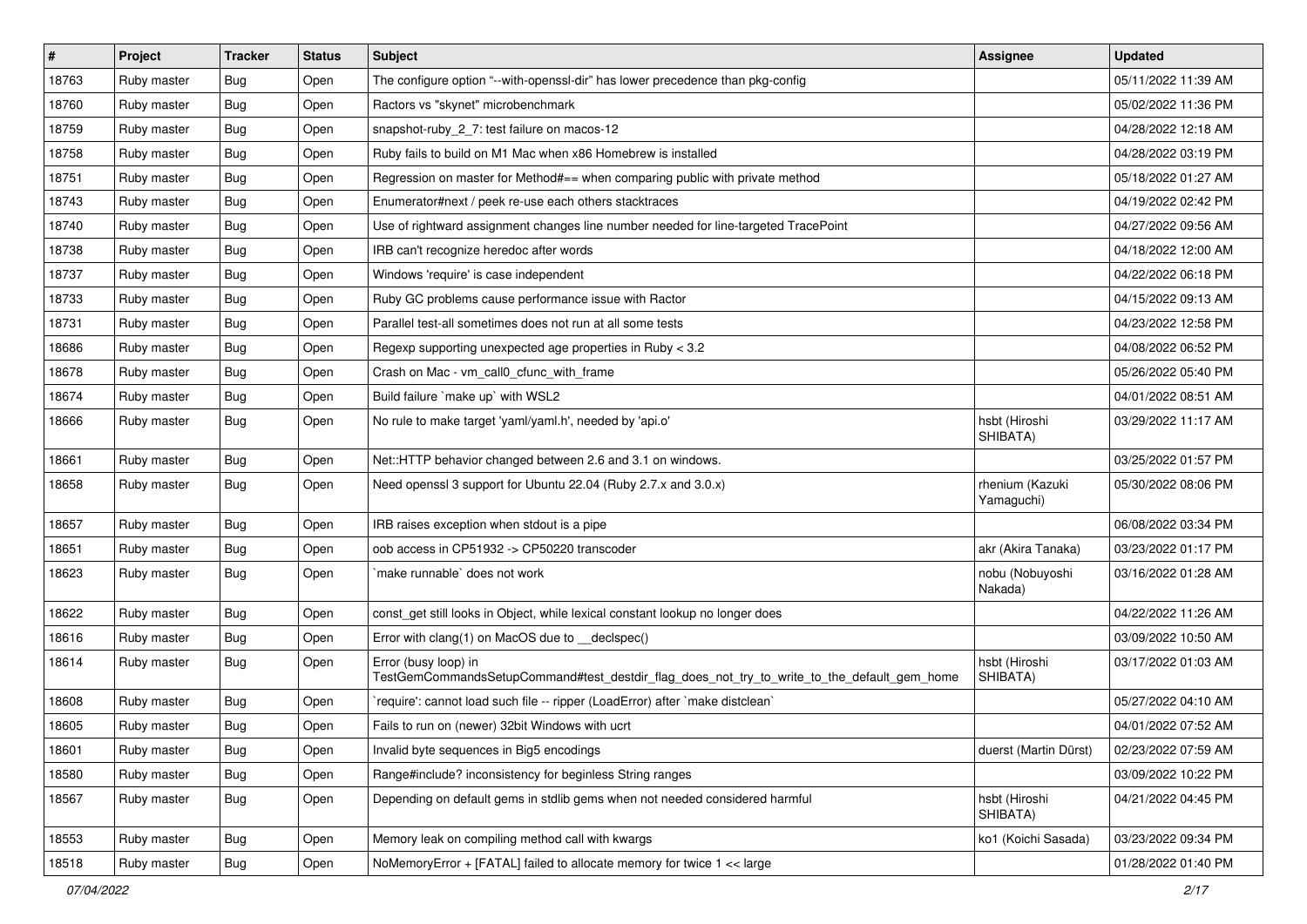| $\vert$ # | Project     | <b>Tracker</b> | <b>Status</b> | <b>Subject</b>                                                                                              | <b>Assignee</b>              | <b>Updated</b>      |
|-----------|-------------|----------------|---------------|-------------------------------------------------------------------------------------------------------------|------------------------------|---------------------|
| 18510     | Ruby master | Bug            | Open          | Unexpected waiting for console when starting ruby on windows                                                |                              | 01/23/2022 02:53 PM |
| 18507     | Ruby master | Bug            | Open          | Incorrect target_os detection in configure script                                                           |                              | 01/25/2022 08:57 AM |
| 18506     | Ruby master | Bug            | Open          | make and make install rebuild items every time unnecessarily - sometimes causing races in parallel installs |                              | 01/21/2022 01:46 PM |
| 18492     | Ruby master | <b>Bug</b>     | Open          | `rb_rescue2` inside `rb_protect` segfaults on Windows                                                       |                              | 01/14/2022 03:17 PM |
| 18476     | Ruby master | Bug            | Open          | Call to require stuck forever after receiving EAGAIN on writev when running with zeus                       |                              | 02/28/2022 02:55 PM |
| 18473     | Ruby master | Bug            | Open          | Raw data in Socket:: Option#inspect on Amazon Linux 2                                                       |                              | 01/11/2022 02:13 PM |
| 18472     | Ruby master | Bug            | Open          | rb_w32_map_errno is not found on Ruby-3.1.0                                                                 |                              | 01/13/2022 09:59 AM |
| 18457     | Ruby master | Bug            | Open          | ruby 2.7.5 fiddle/types.rb use uint32_t but fiddle/cparser.rb lacks uint32_t                                |                              | 01/03/2022 01:00 PM |
| 18456     | Ruby master | <b>Bug</b>     | Open          | rdoc non-determinism: module includes can be added once or twice to generated .ri                           |                              | 01/01/2022 11:16 PM |
| 18455     | Ruby master | <b>Bug</b>     | Open          | IO#close` has poor performance and difficult to understand semantics.                                       |                              | 04/04/2022 02:02 AM |
| 18454     | Ruby master | <b>Bug</b>     | Open          | YJIT slowing down key Discourse benchmarks                                                                  |                              | 01/04/2022 08:45 AM |
| 18444     | Ruby master | <b>Bug</b>     | Open          | Trapped TSTP causes a locking deadlock in 3.0.3 onward                                                      |                              | 05/26/2022 10:29 PM |
| 18435     | Ruby master | <b>Bug</b>     | Open          | Calling `protected` on ancestor method changes result of `instance_methods(false)`                          |                              | 06/09/2022 10:23 AM |
| 18429     | Ruby master | Bug            | Open          | Configure ruby-3.0.3 on Solaris 10 Unknown keyword 'URL' in './ruby.tmp.pc'                                 |                              | 01/18/2022 09:15 PM |
| 18413     | Ruby master | Bug            | Open          | Segfault in 'ripper/lexer.rb'                                                                               |                              | 12/17/2021 04:49 PM |
| 18412     | Ruby master | <b>Bug</b>     | Open          | Segfault in test ractor.rb                                                                                  |                              | 12/17/2021 04:23 AM |
| 18396     | Ruby master | <b>Bug</b>     | Open          | An unexpected "hash value omission" syntax error when without parentheses call expr follows                 |                              | 03/29/2022 09:58 PM |
| 18393     | Ruby master | Bug            | Open          | TestReadline#test_interrupt_in_other_thread fails on armv7hl                                                |                              | 12/07/2021 02:03 PM |
| 18380     | Ruby master | Bug            | Open          | TestAddressResolve#test_socket_getnameinfo_domain_blocking test failures                                    |                              | 12/21/2021 04:22 PM |
| 18379     | Ruby master | Bug            | Open          | [CI] Windows mingw/ucrt - test-all timeout failures                                                         |                              | 12/02/2021 02:23 AM |
| 18359     | Ruby master | <b>Bug</b>     | Open          | [Windows MinGW] warning Please include winsock2.h before windows.h                                          |                              | 11/23/2021 05:07 PM |
| 18338     | Ruby master | <b>Bug</b>     | Open          | Encoding.default_external = Encoding::UTF_16BE may add a wrongly-encoded string to<br>\$LOADED_FEATURES     |                              | 11/15/2021 07:32 AM |
| 18286     | Ruby master | Bug            | Open          | Universal arm64/x86_84 binary built on an x86_64 machine segfaults/is killed on arm64                       |                              | 05/26/2022 09:45 PM |
| 18281     | Ruby master | <b>Bug</b>     | Open          | Ruby 3.1.0: gem uninstall -alx fails to uninstall debug                                                     |                              | 06/16/2022 01:08 AM |
| 18277     | Ruby master | Bug            | Open          | buffer error (Zlib::BufError) in Zlib::Deflate#deflate when using MJIT                                      | k0kubun (Takashi<br>Kokubun) | 01/05/2022 03:04 PM |
| 18269     | Ruby master | Bug            | Open          | trace_opt_not and trace_opt_regexpmatch2 insns are indistinguishable                                        |                              | 11/12/2021 07:44 AM |
| 18258     | Ruby master | Bug            | Open          | Ractor shareable? can be slow and mutates internal object flags.                                            | ko1 (Koichi Sasada)          | 10/21/2021 08:58 AM |
| 18257     | Ruby master | <b>Bug</b>     | Open          | rb_mRubyVMFrozenCore is broken by GC run                                                                    |                              | 02/10/2022 12:36 PM |
| 18255     | Ruby master | <b>Bug</b>     | Open          | ioctl zeroes the last buffer byte                                                                           |                              | 10/25/2021 08:13 AM |
| 18247     | Ruby master | Bug            | Open          | weird results for `Array#slice` or `Array#[]` with argument of type `Enumerator::ArithmeticSequence`        |                              | 03/30/2022 11:05 PM |
| 18186     | Ruby master | <b>Bug</b>     | Open          | SEGV with system command - MinGW?                                                                           |                              | 09/22/2021 03:20 PM |
| 18152     | Ruby master | Bug            | Open          | Fix theoretical bug with signals + qsort                                                                    |                              | 09/08/2021 03:38 PM |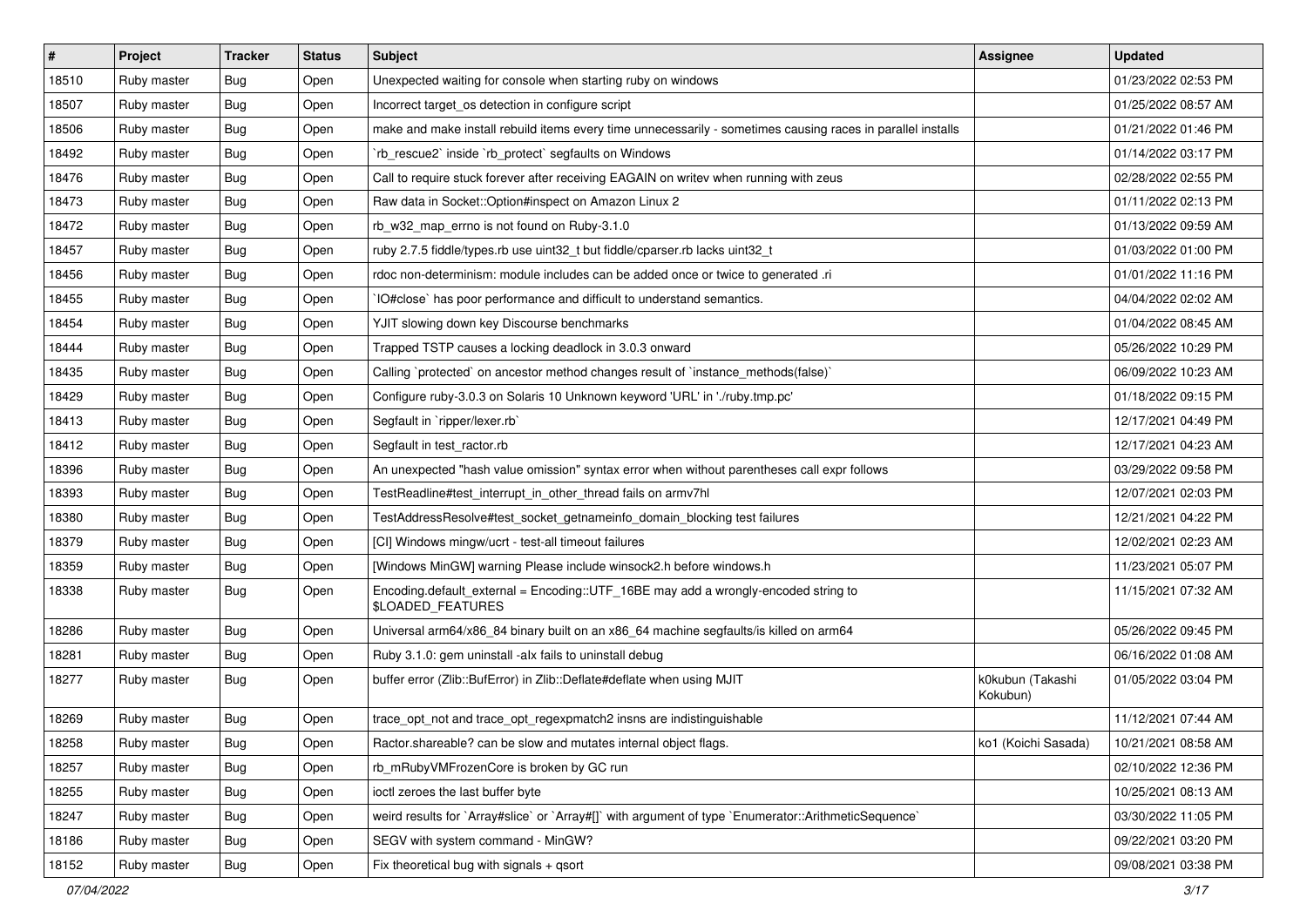| $\sharp$ | Project     | <b>Tracker</b> | <b>Status</b> | Subject                                                                                                                    | <b>Assignee</b>               | <b>Updated</b>      |
|----------|-------------|----------------|---------------|----------------------------------------------------------------------------------------------------------------------------|-------------------------------|---------------------|
| 18144    | Ruby master | Bug            | Open          | Timeout not working while regular expression match is running                                                              |                               | 09/02/2021 07:08 AM |
| 18132    | Ruby master | Bug            | Open          | TODO: fix ccan/list thread safety                                                                                          |                               | 01/02/2022 08:22 AM |
| 18131    | Ruby master | <b>Bug</b>     | Open          | addr2line.c: Some inlined functions mistakenly shown                                                                       |                               | 08/24/2021 07:59 PM |
| 18129    | Ruby master | <b>Bug</b>     | Open          | Ractor-incompatible global variables can be accessed through alias                                                         |                               | 08/23/2021 10:08 PM |
| 18119    | Ruby master | Bug            | Open          | Ractor crashes when instantiating classes                                                                                  | ko1 (Koichi Sasada)           | 09/14/2021 01:42 AM |
| 18080    | Ruby master | <b>Bug</b>     | Open          | Syntax error on one-line pattern matching                                                                                  |                               | 08/18/2021 12:38 AM |
| 18073    | Ruby master | Bug            | Open          | test/ruby/test_jit.rb: "error: invalid use of '__builtin_va_arg_pack ()" on Ruby 2.7.4 on gcc 4.8.5                        |                               | 12/03/2021 03:04 PM |
| 18061    | Ruby master | <b>Bug</b>     | Open          | Execshield test: libruby.so.N.N.N: FAIL: property-note test because no .note.gnu.property section found                    |                               | 06/22/2022 07:58 AM |
| 18058    | Ruby master | <b>Bug</b>     | Open          | 3.1.0-dev with MJIT enabled Zlib::BufError during `gem install`                                                            | k0kubun (Takashi<br>Kokubun)  | 08/02/2021 08:31 PM |
| 18036    | Ruby master | Bug            | Open          | Pthread fibers become invalid on fork - different from normal fibers.                                                      | ioquatix (Samuel<br>Williams) | 08/19/2021 07:05 AM |
| 18013    | Ruby master | Bug            | Open          | Unexpected results when mxiing negated character classes and case-folding                                                  |                               | 06/29/2021 12:05 PM |
| 18012    | Ruby master | <b>Bug</b>     | Open          | Case-insensitive character classes can only match multiple code points when top-level character class is not<br>negated    |                               | 06/29/2021 08:35 AM |
| 18010    | Ruby master | <b>Bug</b>     | Open          | Character class with single character gets case-folded with following string                                               |                               | 06/28/2021 09:30 AM |
| 18009    | Ruby master | <b>Bug</b>     | Open          | Regexps \w and \W with /i option and /u option produce inconsistent results under nested negation and<br>intersection      |                               | 06/28/2021 09:09 AM |
| 18002    | Ruby master | Bug            | Open          | s390x: Tests failing without LC_ALL env                                                                                    | jaruga (Jun Aruga)            | 07/12/2021 04:30 PM |
| 17999    | Ruby master | <b>Bug</b>     | Open          | TestMethod#test_zsuper intermittent timeout error on raspbian10-aarch64 CI                                                 |                               | 06/18/2021 01:33 AM |
| 17996    | Ruby master | Bug            | Open          | Cygwin: thread + pipe behavior since Ruby 2.6                                                                              | cruby-cygwin                  | 05/19/2022 08:20 AM |
| 17995    | Ruby master | Bug            | Open          | Slow down when mjit and Ractor are being used at same time                                                                 | k0kubun (Takashi<br>Kokubun)  | 06/11/2022 04:02 AM |
| 17990    | Ruby master | <b>Bug</b>     | Open          | Inconsistent behavior of Regexp quantifiers over characters with complex case foldings                                     |                               | 06/15/2021 11:59 AM |
| 17989    | Ruby master | <b>Bug</b>     | Open          | Case insensitive Regexps do not handle characters with overlapping case foldings                                           |                               | 06/15/2021 11:43 AM |
| 17931    | Ruby master | Bug            | Open          | Compile fails setup option nodynamic                                                                                       |                               | 07/07/2021 08:51 AM |
| 17926    | Ruby master | <b>Bug</b>     | Open          | spec/ruby/core/file/atime_spec.rb: a random failing test on Travis ppc64le                                                 |                               | 06/02/2021 04:35 PM |
| 17925    | Ruby master | Bug            | Open          | Pattern matching syntax using semicolon one-line                                                                           |                               | 06/04/2021 03:08 PM |
| 17878    | Ruby master | Bug            | Open          | bootstraptest/test_ractor.rb:224 a random failing test with "The outgoing-port is already closed<br>(Ractor::ClosedError)" |                               | 09/13/2021 01:10 PM |
| 17817    | Ruby master | Bug            | Open          | --jit outputs ./tmp/_ruby_mjit_*.h: No such file or directory on with TMP                                                  |                               | 04/22/2021 11:57 AM |
| 17799    | Ruby master | Bug            | Open          | Seg fault in rb_class_clear_method_cache                                                                                   |                               | 12/09/2021 05:39 AM |
| 17792    | Ruby master | <b>Bug</b>     | Open          | make notes and make test fail with Ruby3.0.1p64 RaspberryPI 4B Ubuntu 20.10 ARM64                                          |                               | 05/23/2021 08:23 PM |
| 17774    | Ruby master | <b>Bug</b>     | Open          | Quantified empty group causes regex to fail                                                                                |                               | 10/13/2021 04:43 PM |
| 17722    | Ruby master | Bug            | Open          | define_method with shareable results in "defined in a different Ractor"                                                    |                               | 08/24/2021 12:03 PM |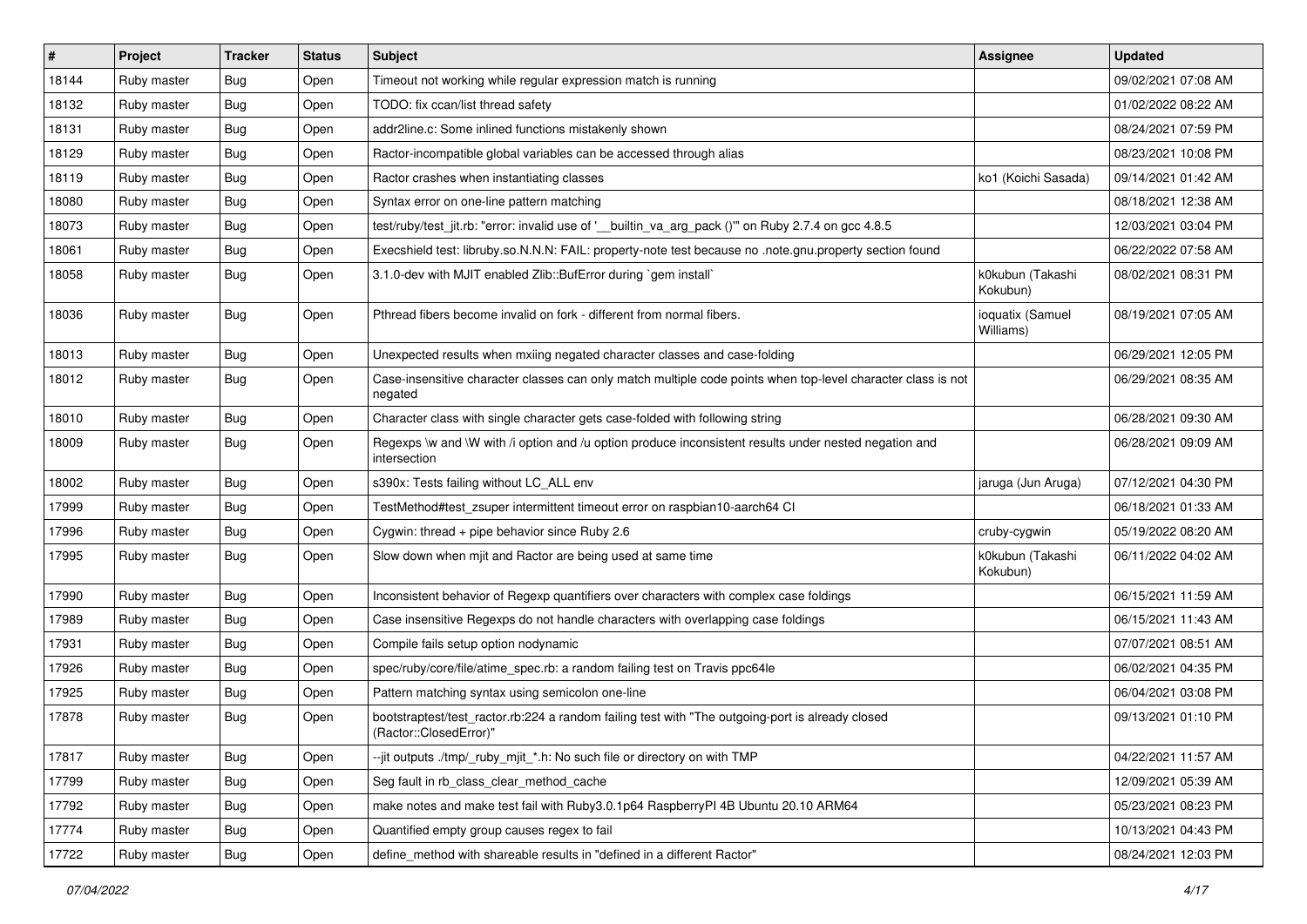| $\sharp$ | Project     | <b>Tracker</b> | <b>Status</b> | Subject                                                                                                                           | <b>Assignee</b>       | <b>Updated</b>      |
|----------|-------------|----------------|---------------|-----------------------------------------------------------------------------------------------------------------------------------|-----------------------|---------------------|
| 17680    | Ruby master | Bug            | Open          | tab completion no longer works on irb3.0                                                                                          |                       | 03/13/2021 08:06 AM |
| 17667    | Ruby master | Bug            | Open          | Module#name needs synchronization                                                                                                 | ko1 (Koichi Sasada)   | 03/02/2021 07:31 AM |
| 17646    | Ruby master | Bug            | Open          | Check for `__builtin_mul_overflow` with `long long` arguments                                                                     |                       | 02/19/2021 06:19 PM |
| 17624    | Ruby master | <b>Bug</b>     | Open          | Ractor.receive is not thread-safe                                                                                                 | ko1 (Koichi Sasada)   | 09/14/2021 01:40 AM |
| 17617    | Ruby master | Bug            | Open          | When a Ractor's incoming port is closed, Ractor.receive_if does not raise Ractor::ClosedError, but instead<br>blocks indefinitely | ko1 (Koichi Sasada)   | 09/14/2021 01:40 AM |
| 17543    | Ruby master | <b>Bug</b>     | Open          | Ractor isolation broken by `self` in shareable proc                                                                               | ko1 (Koichi Sasada)   | 01/29/2021 03:06 PM |
| 17531    | Ruby master | Bug            | Open          | did_you_mean' not Ractor friendly                                                                                                 | ko1 (Koichi Sasada)   | 01/29/2021 08:48 AM |
| 17513    | Ruby master | <b>Bug</b>     | Open          | Methods of shareable objects and UnboundMethods should be shareable                                                               | ko1 (Koichi Sasada)   | 01/06/2021 08:53 PM |
| 17506    | Ruby master | <b>Bug</b>     | Open          | Ractor isolation broken by ThreadGroup                                                                                            |                       | 01/03/2021 08:05 PM |
| 17420    | Ruby master | <b>Bug</b>     | Open          | Unsafe mutation of \$" when doing non-RubyGems require in Ractor                                                                  | ko1 (Koichi Sasada)   | 01/07/2021 01:23 PM |
| 17400    | Ruby master | <b>Bug</b>     | Open          | Incorrect character downcase for Greek Sigma                                                                                      | duerst (Martin Dürst) | 12/17/2020 06:56 AM |
| 17383    | Ruby master | Bug            | Open          | 3.0 recursion memory speed issues                                                                                                 |                       | 12/09/2020 05:41 PM |
| 17373    | Ruby master | <b>Bug</b>     | Open          | Ruby 3.0 is slower at Discourse bench than Ruby 2.7                                                                               |                       | 01/04/2021 06:47 AM |
| 17359    | Ruby master | Bug            | Open          | Ractor copy mode is not Ractor-safe                                                                                               | ko1 (Koichi Sasada)   | 12/02/2020 05:42 PM |
| 17354    | Ruby master | <b>Bug</b>     | Open          | Module#const_source_location is misleading for constants awaiting autoload                                                        |                       | 03/26/2021 05:56 PM |
| 17337    | Ruby master | <b>Bug</b>     | Open          | Don't embed Ruby build-time configuration in Ruby                                                                                 |                       | 12/21/2020 04:17 PM |
| 17263    | Ruby master | <b>Bug</b>     | Open          | Fiber context switch degrades with number of fibers, limit on number of fibers                                                    |                       | 01/31/2022 02:47 PM |
| 17180    | Ruby master | <b>Bug</b>     | Open          | Ractor and constant referencing                                                                                                   |                       | 09/20/2020 05:43 PM |
| 17159    | Ruby master | Bug            | Open          | extend `define_method` for Ractor                                                                                                 |                       | 10/29/2020 04:06 PM |
| 17146    | Ruby master | <b>Bug</b>     | Open          | Queue operations are allowed after it is frozen                                                                                   |                       | 10/20/2021 08:32 PM |
| 17142    | Ruby master | <b>Bug</b>     | Open          | Ruby fails to build in AIX                                                                                                        |                       | 03/20/2021 07:08 AM |
| 17037    | Ruby master | <b>Bug</b>     | Open          | rounding of Rational#to_f                                                                                                         |                       | 08/26/2020 03:54 AM |
| 16997    | Ruby master | <b>Bug</b>     | Open          | IO#gets converts some \r\n to \n with universal_newline: false                                                                    |                       | 08/26/2020 05:20 PM |
| 16959    | Ruby master | <b>Bug</b>     | Open          | Weakmap has specs and third-party usage despite being a private API                                                               |                       | 06/13/2020 08:54 PM |
| 16927    | Ruby master | <b>Bug</b>     | Open          | String#tr won't return the expected result for some sign with diacritics                                                          |                       | 06/01/2020 05:24 AM |
| 16920    | Ruby master | <b>Bug</b>     | Open          | TestThread#test_signal_at_join fails on aarch64                                                                                   |                       | 12/07/2021 02:17 PM |
| 16905    | Ruby master | <b>Bug</b>     | Open          | Ruby required to build Ruby on Haiku?                                                                                             |                       | 05/24/2020 08:08 AM |
| 16829    | Ruby master | <b>Bug</b>     | Open          | Exceptions raised from within an enumerated method lose part of their stacktrace                                                  |                       | 05/20/2022 07:25 PM |
| 16820    | Ruby master | <b>Bug</b>     | Open          | LEGAL is out of sync                                                                                                              |                       | 08/19/2020 11:08 AM |
| 16810    | Ruby master | <b>Bug</b>     | Open          | ruby segfaults on s390x with musl libc                                                                                            |                       | 03/05/2021 01:38 AM |
| 16493    | Ruby master | <b>Bug</b>     | Open          | TestThreadQueue#test_thr_kill is flaky on AArch64                                                                                 |                       | 01/09/2020 09:39 AM |
| 16492    | Ruby master | Bug            | Open          | TestBugReporter#test_bug_reporter_add test failures                                                                               | jaruga (Jun Aruga)    | 08/24/2021 01:12 PM |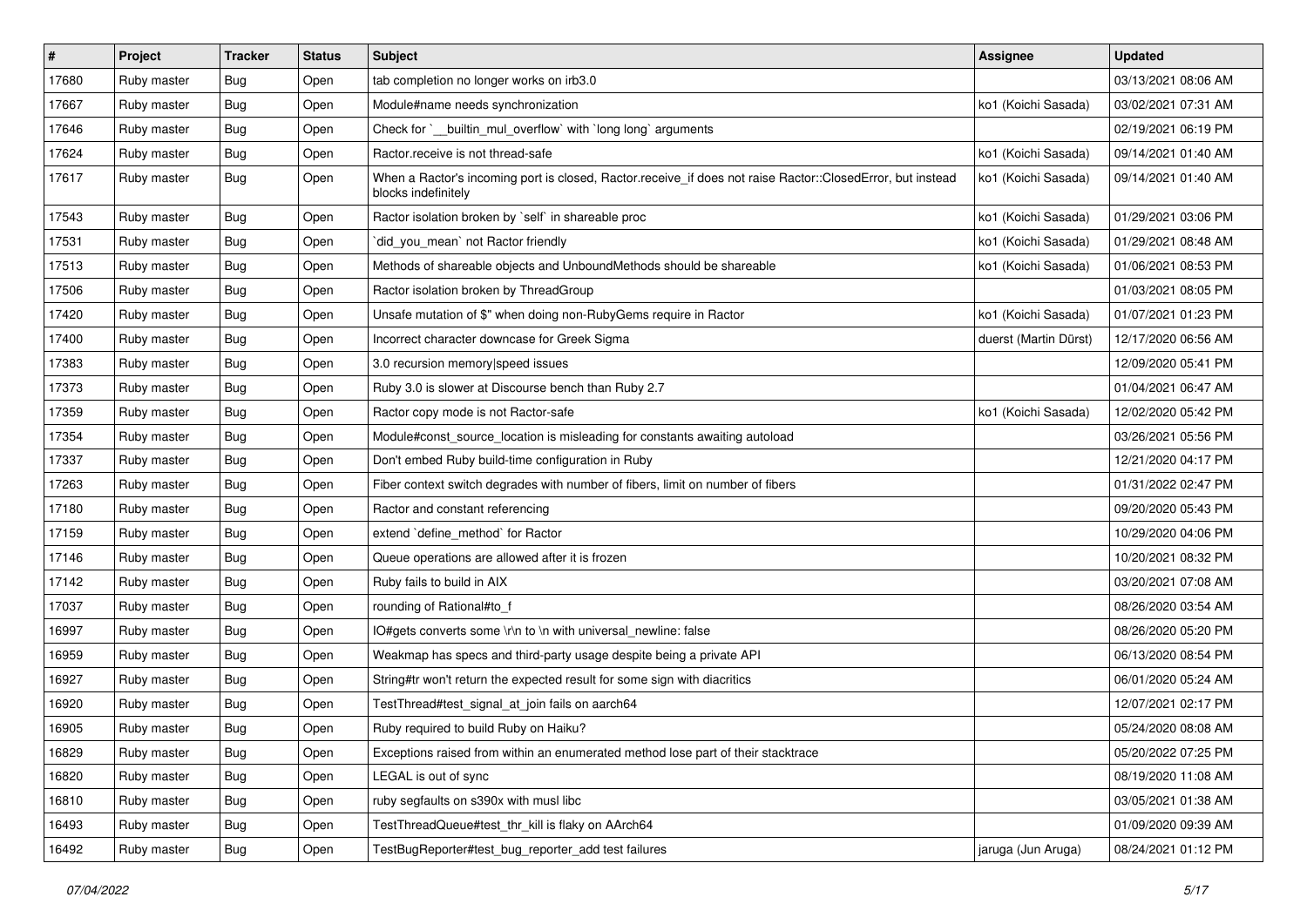| $\vert$ # | Project     | Tracker    | <b>Status</b> | Subject                                                                                                                                               | Assignee                      | <b>Updated</b>      |
|-----------|-------------|------------|---------------|-------------------------------------------------------------------------------------------------------------------------------------------------------|-------------------------------|---------------------|
| 16288     | Ruby master | Bug        | Open          | Segmentation fault with finalizers, threads                                                                                                           |                               | 12/19/2019 07:46 PM |
| 16265     | Ruby master | Bug        | Open          | Test (spec) failure using current MSYS2 tools, related to -fstack-protector and possibly<br>D_FORTIFY_SOURCE=2                                        |                               | 12/03/2019 03:09 PM |
| 16185     | Ruby master | Bug        | Open          | basictest failure on AIX 6.1 for 64bit build                                                                                                          | kanemoto (Yutaka<br>Kanemoto) | 10/15/2019 12:05 AM |
| 16158     | Ruby master | Bug        | Open          | 'st" Character Sequence In Regex Look-Behind Causes Illegal Pattern Error When Combined With POSIX<br>Bracket Expressions And Case Insensitivity Flag |                               | 09/17/2019 09:37 AM |
| 16145     | Ruby master | Bug        | Open          | regexp match error if mixing /i, character classes, and utf8                                                                                          |                               | 09/06/2019 05:52 AM |
| 15993     | Ruby master | <b>Bug</b> | Open          | 'require' doesn't work if there are Cyrillic chars in the path to Ruby dir                                                                            |                               | 07/09/2021 04:08 PM |
| 15764     | Ruby master | <b>Bug</b> | Open          | Whitespace and control characters should not be permitted in tokens                                                                                   | matz (Yukihiro<br>Matsumoto)  | 04/22/2019 07:48 AM |
| 15599     | Ruby master | <b>Bug</b> | Open          | Mixing autoload and require causes deadlock and incomplete definition.                                                                                |                               | 02/12/2019 01:40 PM |
| 15598     | Ruby master | Bug        | Open          | Deadlock on mutual reference of autoloaded constants                                                                                                  |                               | 03/20/2019 10:58 AM |
| 15438     | Ruby master | <b>Bug</b> | Open          | Threads can't switch faster than TIME_QUANTUM_(NSEC USEC MSEC)                                                                                        |                               | 03/25/2019 08:53 PM |
| 15428     | Ruby master | <b>Bug</b> | Open          | Refactor Proc#>> and #<<                                                                                                                              |                               | 08/20/2021 06:31 PM |
| 15423     | Ruby master | Bug        | Open          | fork leapfrog leaks memory on FreeBSD 11.2                                                                                                            |                               | 12/16/2018 02:28 PM |
| 15386     | Ruby master | Bug        | Open          | [PATCH] io.c (rb_io_check_char_readable): do not io_fflush buffered sockets                                                                           |                               | 12/06/2018 11:38 AM |
| 15367     | Ruby master | <b>Bug</b> | Open          | IO.select is not resumed when io-object gets closed                                                                                                   |                               | 12/03/2018 10:22 AM |
| 15334     | Ruby master | <b>Bug</b> | Open          | child_info_fork::abort: address space needed by 'emoji_iso2022_kddi.so' on cygwin                                                                     | cruby-cygwin                  | 05/19/2022 08:20 AM |
| 15315     | Ruby master | <b>Bug</b> | Open          | ec switch can still lose interrupts                                                                                                                   | ko1 (Koichi Sasada)           | 11/20/2018 09:32 AM |
| 15310     | Ruby master | <b>Bug</b> | Open          | [PATCH] thread_pthread.c: close race from UBF_TIMER and non-GVL-releasing thread                                                                      |                               | 11/20/2018 12:50 AM |
| 15263     | Ruby master | <b>Bug</b> | Open          | [PATCH] vm_trace.c (postponed_job_register): only hit main thread                                                                                     | ko1 (Koichi Sasada)           | 10/27/2018 11:35 PM |
| 15247     | Ruby master | <b>Bug</b> | Open          | Windows - TEMP folder, non 8.3 & drive, fails & errors in test-all (ruby & rdoc)                                                                      |                               | 10/23/2018 05:02 PM |
| 15097     | Ruby master | <b>Bug</b> | Open          | Gem install fails on Ruby 2.5.1 with Cygwin (get_dns_server_list undefined)                                                                           | cruby-cygwin                  | 05/19/2022 08:20 AM |
| 15072     | Ruby master | Bug        | Open          | thread.c:4356:5: error: implicit declaration of function 'ubf_list_atfork'                                                                            | normalperson (Eric<br>Wong)   | 09/20/2018 03:32 AM |
| 14971     | Ruby master | Bug        | Open          | error: implicit declaration of function 'rb_vm_call0                                                                                                  | nobu (Nobuyoshi<br>Nakada)    | 09/06/2018 03:53 AM |
| 14957     | Ruby master | Bug        | Open          | MinGW, gcc 8.2.0, bootstraptest test_thread.rb - failure ?                                                                                            |                               | 08/03/2018 02:46 PM |
| 14906     | Ruby master | Bug        | Open          | MinGW failure - TestlO#test_copy_stream_no_busy_wait                                                                                                  |                               | 07/12/2018 03:52 AM |
| 14838     | Ruby master | Bug        | Open          | RegexpError with double "s" in look-behind assertion in case-insensitive unicode regexp                                                               |                               | 06/09/2018 04:04 PM |
| 14826     | Ruby master | <b>Bug</b> | Open          | make: *** [.ext/include/sparc-solaris2.10/rb_mjit_min_header-2.6.0.h] Error 1 on Solaris 10 with very old<br>gcc3                                     |                               | 06/05/2018 02:02 PM |
| 14761     | Ruby master | Bug        | Open          | TestThread#test join limits hangs up on Solaris 10 with gcc                                                                                           |                               | 05/16/2018 05:23 AM |
| 14681     | Ruby master | <b>Bug</b> | Open          | syswrite': stream closed in another thread (IOError)                                                                                                  |                               | 04/22/2018 12:12 AM |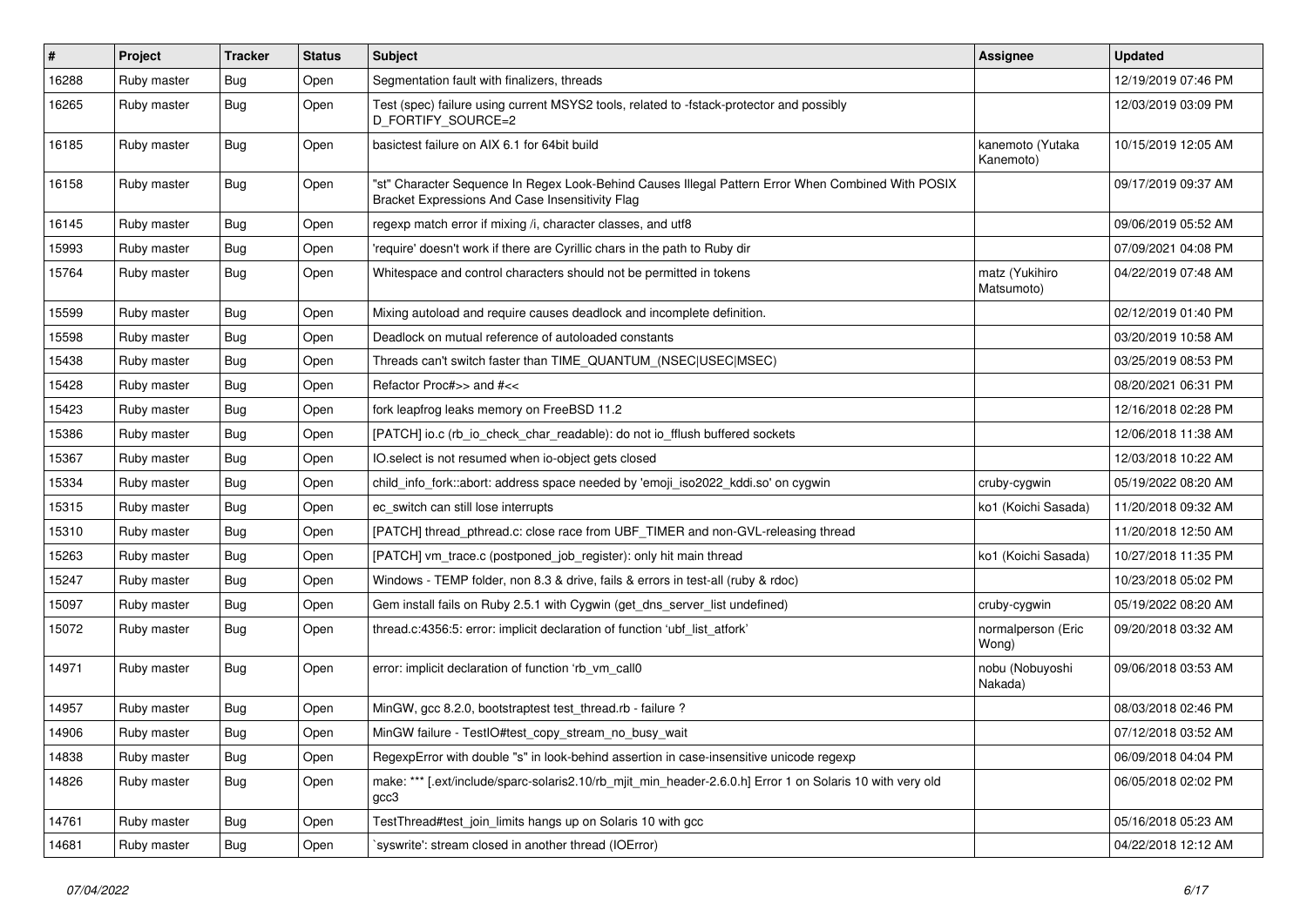| $\vert$ # | Project     | <b>Tracker</b> | <b>Status</b> | <b>Subject</b>                                                                                        | <b>Assignee</b>      | <b>Updated</b>      |
|-----------|-------------|----------------|---------------|-------------------------------------------------------------------------------------------------------|----------------------|---------------------|
| 14640     | Ruby master | Bug            | Open          | [win32] File.realpath treats a relative path with a drive letter as an absolute path.                 | cruby-windows        | 12/10/2018 07:09 AM |
| 14582     | Ruby master | <b>Bug</b>     | Open          | Unable to use `method_entry` and `method_return` tracing probes since 2.5                             |                      | 06/18/2021 06:08 PM |
| 14480     | Ruby master | <b>Bug</b>     | Open          | miniruby crashing when compiled with -O2 or -O1 on aarch64                                            |                      | 02/23/2021 10:35 AM |
| 14474     | Ruby master | <b>Bug</b>     | Open          | skip "TestException#test_thread_signal_location" as known bug                                         |                      | 12/10/2018 07:09 AM |
| 14422     | Ruby master | <b>Bug</b>     | Open          | Ruby configuration options should not be reused for gem builds                                        |                      | 03/05/2018 03:32 PM |
| 14418     | Ruby master | Bug            | Open          | ruby 2.5 slow regexp execution                                                                        |                      | 12/29/2019 10:34 AM |
| 14387     | Ruby master | <b>Bug</b>     | Open          | Ruby 2.5 <sup>D</sup> Alpine Linux 000000000000 SystemStackError 00000                                |                      | 04/21/2020 03:13 PM |
| 14364     | Ruby master | Bug            | Open          | Regexp last match variable in procs                                                                   |                      | 09/14/2018 05:28 AM |
| 14083     | Ruby master | Bug            | Open          | Refinement in block calling incorrect method                                                          |                      | 11/05/2017 07:36 PM |
| 14064     | Ruby master | <b>Bug</b>     | Open          | test-all with and without -j - incorrect assertions and missing test methods                          |                      | 11/03/2017 10:54 PM |
| 14049     | Ruby master | Bug            | Open          | SEGV svn 60401 require relative                                                                       |                      | 10/26/2017 05:25 PM |
| 13644     | Ruby master | <b>Bug</b>     | Open          | Windows - Setting Time.now                                                                            |                      | 06/11/2017 03:43 AM |
| 13571     | Ruby master | Bug            | Open          | Script arguments, encoding, windows / MinGW                                                           |                      | 11/12/2017 10:53 PM |
| 13542     | Ruby master | Bug            | Open          | MinGW trunk Builds - Summary of Issues                                                                |                      | 05/19/2017 07:04 PM |
| 13500     | Ruby master | <b>Bug</b>     | Open          | MinGW TestArity#test_proc_err_mess stops testing                                                      |                      | 04/26/2017 03:27 PM |
| 13485     | Ruby master | Bug            | Open          | MinGW TestEnumerable#test callcc SEGV info                                                            |                      | 04/19/2017 04:17 PM |
| 13164     | Ruby master | <b>Bug</b>     | Open          | A second `SystemStackError` exception results in `Segmentation fault (core dumped)`                   |                      | 04/14/2017 01:05 PM |
| 13151     | Ruby master | <b>Bug</b>     | Open          | File.writable? doesn't report correctly if a directory is writable on Windows.                        |                      | 01/23/2017 05:46 PM |
| 12852     | Ruby master | <b>Bug</b>     | Open          | URI.parse can't handle non-ascii URIs                                                                 | akira (akira yamada) | 12/12/2016 06:39 PM |
| 12689     | Ruby master | <b>Bug</b>     | Open          | Thread isolation of $$~$ and $$$                                                                      |                      | 04/01/2021 08:51 PM |
| 12500     | Ruby master | <b>Bug</b>     | Open          | TestProcess#test aspawn too long path fails on mips with "argument too big"                           |                      | 12/29/2019 10:38 AM |
| 12280     | Ruby master | <b>Bug</b>     | Open          | O.copy_stream(IO, IO) fails with "pread() not implemented"                                            |                      | 04/28/2016 05:51 AM |
| 12179     | Ruby master | <b>Bug</b>     | Open          | Build failure due to VPATH expansion                                                                  |                      | 04/14/2016 01:55 AM |
| 11840     | Ruby master | Bug            | Open          | Error with "make check" on Cygwin                                                                     | cruby-cygwin         | 05/19/2022 08:20 AM |
| 11808     | Ruby master | <b>Bug</b>     | Open          | Different behavior between Enumerable#grep and Array#grep                                             | ko1 (Koichi Sasada)  | 10/26/2020 04:36 AM |
| 11582     | Ruby master | <b>Bug</b>     | Open          | On Solaris, Rational#** returns -Infinity for Rational(0) when passed a negative Float                |                      | 10/13/2015 03:12 AM |
| 11514     | Ruby master | <b>Bug</b>     | Open          | AIX6.1 - Ruby 2.2.3 - Segmentation fault in : byteslice                                               |                      | 09/18/2015 07:39 AM |
| 11438     | Ruby master | <b>Bug</b>     | Open          | native_thread_init_stack() get machine.stack_start unequal to thread's stack start address, x86 win32 | cruby-windows        | 08/13/2015 07:31 AM |
| 11230     | Ruby master | Bug            | Open          | Should rb struct s members() be public API?                                                           |                      | 04/17/2021 05:06 PM |
| 11183     | Ruby master | <b>Bug</b>     | Open          |                                                                                                       |                      | 05/26/2015 08:32 AM |
| 11177     | Ruby master | <b>Bug</b>     | Open          | <b>DATADEOFOOOOOOOO</b>                                                                               |                      | 05/25/2015 03:49 AM |
| 11174     | Ruby master | Bug            | Open          | threads memory leak                                                                                   | ko1 (Koichi Sasada)  | 06/17/2019 03:17 PM |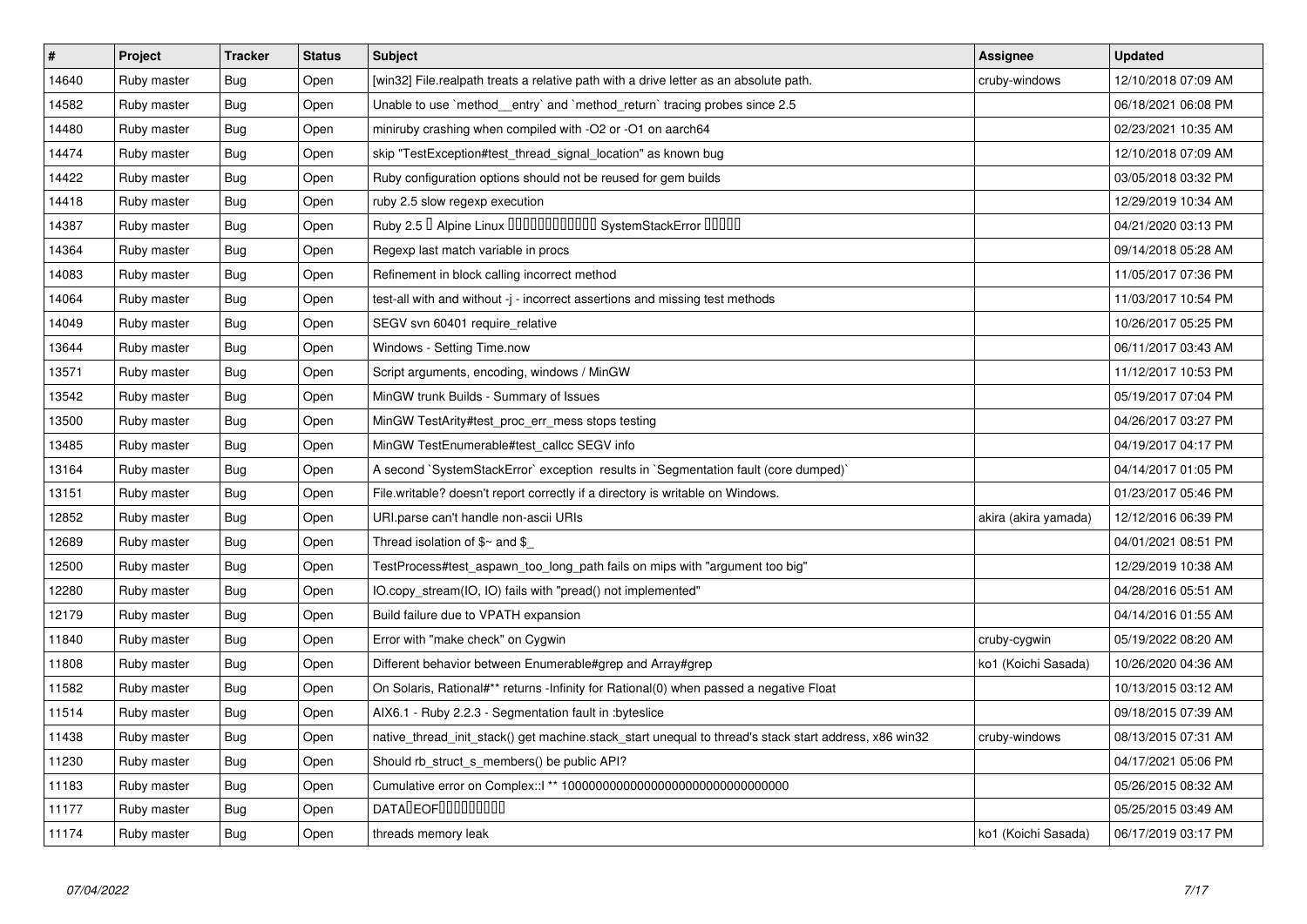| $\#$  | Project     | <b>Tracker</b> | <b>Status</b> | Subject                                                                                   | <b>Assignee</b>                     | <b>Updated</b>      |
|-------|-------------|----------------|---------------|-------------------------------------------------------------------------------------------|-------------------------------------|---------------------|
| 11142 | Ruby master | Bug            | Open          | Command line argument parser on windows handles double quotes inconsistently.             | usa (Usaku<br>NAKAMURA)             | 05/12/2015 04:09 PM |
| 11064 | Ruby master | Bug            | Open          | #singleton_methods for objects with special singleton_class returns an empty array        |                                     | 01/31/2022 05:02 AM |
| 10580 | Ruby master | Bug            | Open          | TestProcess#test_deadlock_by_signal_at_forking fails on ARM                               | akr (Akira Tanaka)                  | 12/30/2019 03:00 AM |
| 10436 | Ruby master | Bug            | Open          | ruby -c and ripper inconsistency: m(&nil) {}                                              |                                     | 08/27/2019 12:08 AM |
| 10416 | Ruby master | Bug            | Open          | Create mechanism for updating of Unicode data files downstreams when we want              | nobu (Nobuyoshi<br>Nakada)          | 10/08/2021 06:40 AM |
| 10128 | Ruby master | <b>Bug</b>     | Open          | Quoting problem for arguments of Kernel.system, Kernel.exec on Windows                    | cruby-windows                       | 12/30/2019 03:00 AM |
| 10009 | Ruby master | Bug            | Open          | IO operation is 10x slower in multi-thread environment                                    | ko1 (Koichi Sasada)                 | 05/21/2015 07:19 AM |
| 9760  | Ruby master | Bug            | Open          | mkmf does not allow for linking against custom libraries when a system library is present |                                     | 05/24/2016 08:11 AM |
| 9507  | Ruby master | <b>Bug</b>     | Open          | Ruby 2.1.0 is broken on ARMv5: tried to create Proc object without a block                | charliesome (Charlie<br>Somerville) | 01/05/2018 09:00 PM |
| 9435  | Ruby master | Bug            | Open          | Kernel.system problem                                                                     |                                     | 12/30/2019 03:00 AM |
| 9409  | Ruby master | <b>Bug</b>     | Open          |                                                                                           | cruby-cygwin                        | 05/19/2022 08:20 AM |
| 8444  | Ruby master | <b>Bug</b>     | Open          | Regexp vars \$~ and friends are not thread local                                          | ko1 (Koichi Sasada)                 | 07/30/2019 07:38 AM |
| 8185  | Ruby master | <b>Bug</b>     | Open          | Thread/fork issue                                                                         |                                     | 12/30/2019 03:00 AM |
| 7892  | Ruby master | Bug            | Open          | MIME encoding bug of NKF.nkf                                                              | naruse (Yui NARUSE)                 | 12/25/2017 06:15 PM |
| 7840  | Ruby master | Bug            | Open          | -Wdeclaration-after-statement is valid for C/ObjC but not for C++                         | nobu (Nobuyoshi<br>Nakada)          | 06/02/2020 04:41 PM |
| 7742  | Ruby master | <b>Bug</b>     | Open          | System encoding (Windows-1258) is not recognized by Ruby to convert back to UTF-8         | duerst (Martin Dürst)               | 12/25/2017 06:15 PM |
| 4173  | Ruby master | Bug            | Open          |                                                                                           |                                     | 03/15/2018 08:29 AM |
| 18894 | Ruby master | Feature        | Open          | Object#make_shareable                                                                     |                                     | 07/02/2022 11:42 PM |
| 18885 | Ruby master | Feature        | Open          | Long lived fork advisory API (potential Copy on Write optimizations)                      |                                     | 06/30/2022 09:27 AM |
| 18841 | Ruby master | Feature        | Open          | Proposal: autoload_relative                                                               |                                     | 06/19/2022 11:22 PM |
| 18835 | Ruby master | Feature        | Open          | Add InstructionSequence#type method                                                       |                                     | 06/16/2022 10:30 PM |
| 18832 | Ruby master | Feature        | Open          | Do not have class/module keywords consider ancestors of Object                            |                                     | 06/21/2022 05:50 AM |
| 18831 | Ruby master | Feature        | Open          | Block argument to 'yield'                                                                 |                                     | 06/18/2022 03:12 AM |
| 18825 | Ruby master | Feature        | Open          | Specialized instruction for "array literal + `.hash`"                                     |                                     | 06/14/2022 05:24 PM |
| 18822 | Ruby master | Feature        | Open          | Ruby lack a proper method to percent-encode strings for URIs (RFC 3986)                   |                                     | 06/09/2022 02:42 PM |
| 18821 | Ruby master | Feature        | Open          | Expose Pattern Matching interfaces in core classes                                        |                                     | 06/09/2022 07:24 AM |
| 18815 | Ruby master | Feature        | Open          | instance_{eval,exec} vs Proc#>>                                                           |                                     | 06/02/2022 05:17 PM |
| 18814 | Ruby master | Feature        | Open          | Ractor: add method to query incoming message queue size                                   |                                     | 06/30/2022 10:58 AM |
| 18812 | Ruby master | Feature        | Open          | Add ability to trace exit locations for YJIT                                              |                                     | 06/01/2022 02:42 PM |
| 18809 | Ruby master | Feature        | Open          | Add Numeric#ceildiv                                                                       |                                     | 06/21/2022 06:21 PM |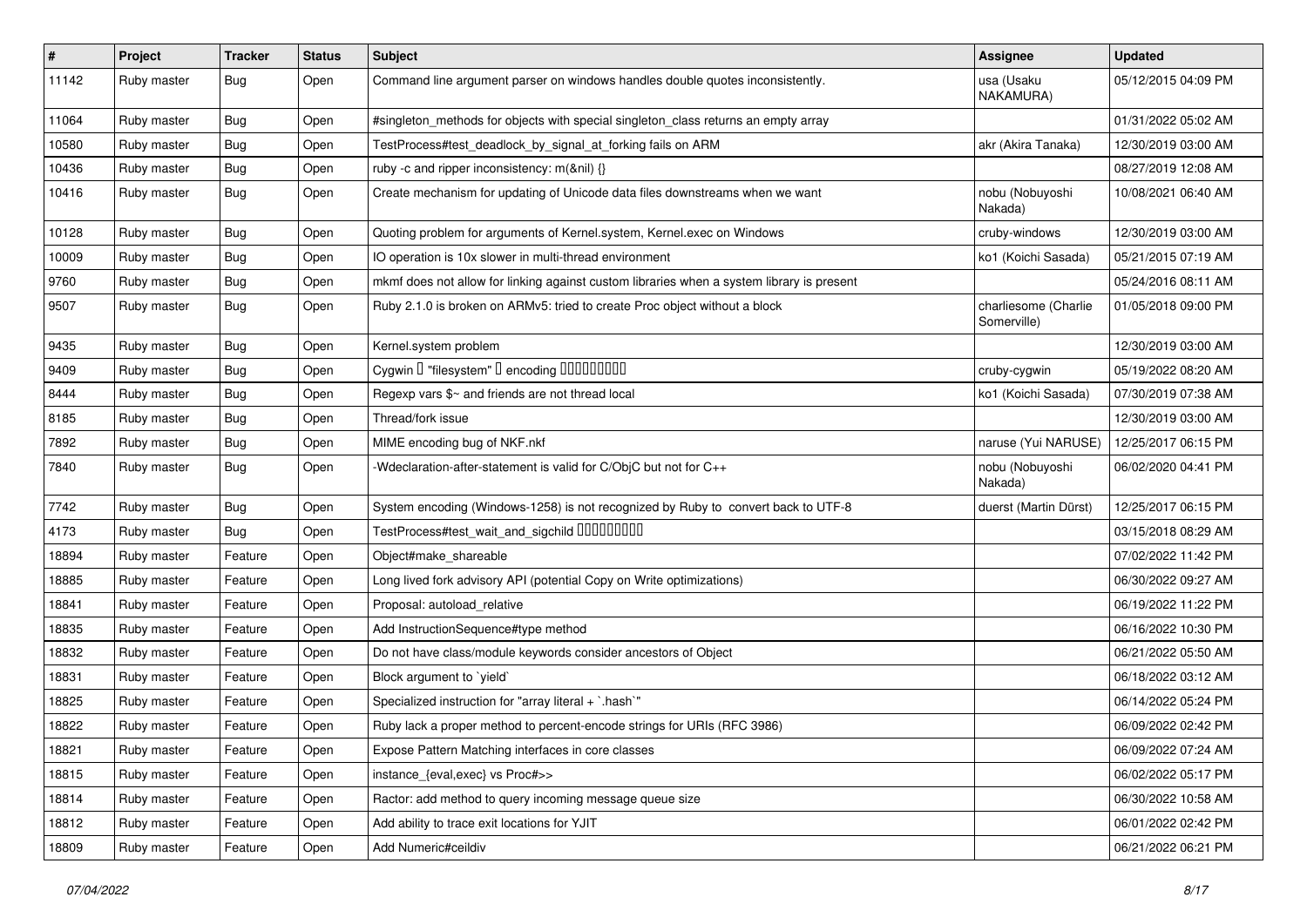| $\vert$ # | Project     | <b>Tracker</b> | <b>Status</b> | Subject                                                                                   | <b>Assignee</b>        | <b>Updated</b>      |
|-----------|-------------|----------------|---------------|-------------------------------------------------------------------------------------------|------------------------|---------------------|
| 18798     | Ruby master | Feature        | Open          | 'UnboundMethod#==' with inherited classes                                                 |                        | 05/25/2022 12:32 AM |
| 18776     | Ruby master | Feature        | Open          | <b>Object Shapes</b>                                                                      |                        | 05/13/2022 01:11 AM |
| 18774     | Ruby master | Feature        | Open          | Add Queue#pop(timeout:)                                                                   |                        | 05/20/2022 12:27 AM |
| 18762     | Ruby master | Feature        | Open          | Add an Array#undigits that compliments Integer#digits                                     |                        | 05/03/2022 08:08 PM |
| 18757     | Ruby master | Feature        | Open          | Introduce %R percent literal for anchored regular expression patterns                     |                        | 04/27/2022 05:30 PM |
| 18736     | Ruby master | Feature        | Open          | self-p for method chain                                                                   |                        | 04/15/2022 11:09 AM |
| 18690     | Ruby master | Feature        | Open          | Allow `Kernel#then` to take arguments                                                     |                        | 05/10/2022 06:16 PM |
| 18685     | Ruby master | Feature        | Open          | Enumerator.product: Cartesian product of enumerables                                      |                        | 04/26/2022 07:02 AM |
| 18683     | Ruby master | Feature        | Open          | Allow to create hashes with a specific capacity.                                          |                        | 04/22/2022 02:34 PM |
| 18675     | Ruby master | Feature        | Open          | Add new exception class for resolv timeouts                                               |                        | 04/01/2022 11:22 PM |
| 18668     | Ruby master | Feature        | Open          | Merge `io-nonblock` gems into core                                                        |                        | 04/21/2022 10:02 AM |
| 18659     | Ruby master | Feature        | Open          | Create a Binding at the time of an exception and make it available to Rescue              |                        | 03/25/2022 10:55 AM |
| 18654     | Ruby master | Feature        | Open          | Enhancements to prettyprint                                                               | akr (Akira Tanaka)     | 05/12/2022 01:44 PM |
| 18647     | Ruby master | Feature        | Open          | Non-recursive option for iseq-targeted Tracepoints in ruby 2.6+                           |                        | 03/18/2022 09:41 AM |
| 18644     | Ruby master | Feature        | Open          | Coerce anything callable to a Proc                                                        |                        | 06/18/2022 05:28 PM |
| 18642     | Ruby master | Feature        | Open          | Named ripper fields                                                                       |                        | 05/12/2022 01:37 PM |
| 18640     | Ruby master | Feature        | Open          | default empty string argument for `String#sub` and `String#sub!`, e.g. `"hello".sub("I")` |                        | 03/19/2022 02:33 AM |
| 18639     | Ruby master | Feature        | Open          | Update Unicode data to Unicode Version 15.0.0                                             | duerst (Martin Dürst)  | 03/22/2022 07:38 PM |
| 18630     | Ruby master | Feature        | Open          | Introduce general `IO#timeout` and `IO#timeout=`for all (non-)blocking operations.        |                        | 04/21/2022 09:36 AM |
| 18617     | Ruby master | Feature        | Open          | Allow multiples keys in Hash#[] acting like Hash#dig                                      |                        | 03/10/2022 01:36 PM |
| 18603     | Ruby master | Feature        | Open          | Allow syntax like obj.method(arg)=value                                                   |                        | 02/27/2022 05:04 PM |
| 18597     | Ruby master | Feature        | Open          | Strings need a named method like 'dup' that doesn't duplicate if receiver is mutable      |                        | 02/26/2022 11:56 PM |
| 18594     | Ruby master | Feature        | Open          | Add a #to_h method on URI::Generic                                                        |                        | 03/31/2022 01:18 PM |
| 18593     | Ruby master | Feature        | Open          | Add back URI.escape                                                                       |                        | 02/18/2022 07:45 PM |
| 18583     | Ruby master | Feature        | Open          | Pattern-matching: API for custom unpacking strategies?                                    |                        | 03/17/2022 01:10 PM |
| 18576     | Ruby master | Feature        | Open          | Rename `ASCII-8BIT` encoding to `BINARY`                                                  |                        | 03/17/2022 03:06 PM |
| 18573     | Ruby master | Feature        | Open          | Object#pack1                                                                              |                        | 02/08/2022 08:51 AM |
| 18568     | Ruby master | Feature        | Open          | Explore lazy RubyGems boot to reduce need for --disable-gems                              |                        | 02/17/2022 07:15 AM |
| 18564     | Ruby master | Feature        | Open          | Add Exception#detailed message                                                            | mame (Yusuke<br>Endoh) | 02/01/2022 08:06 PM |
| 18559     | Ruby master | Feature        | Open          | Allocation tracing: Objects created by the parser are attributed to Kernel.require        |                        | 06/28/2022 12:21 PM |
| 18554     | Ruby master | Feature        | Open          | Move unicode_normalize to a default gem                                                   |                        | 01/31/2022 05:51 PM |
| 18551     | Ruby master | Feature        | Open          | Make Range#reverse_each to raise an exception if endless                                  |                        | 01/28/2022 11:13 PM |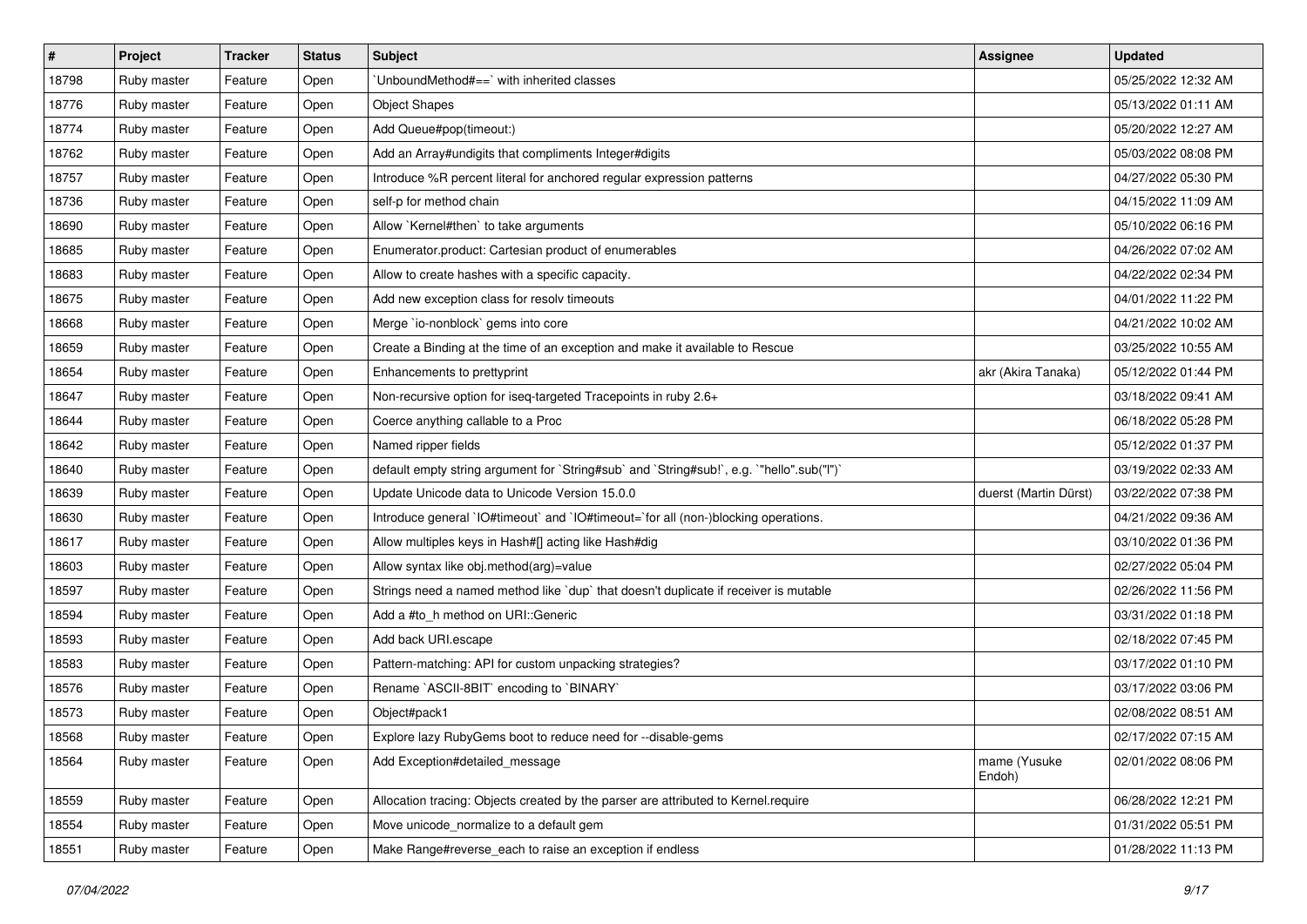| $\vert$ # | Project     | <b>Tracker</b> | <b>Status</b> | <b>Subject</b>                                                                                                                                    | <b>Assignee</b>                         | <b>Updated</b>      |
|-----------|-------------|----------------|---------------|---------------------------------------------------------------------------------------------------------------------------------------------------|-----------------------------------------|---------------------|
| 18515     | Ruby master | Feature        | Open          | Add Range#reverse_each implementation for performance                                                                                             |                                         | 01/31/2022 02:23 AM |
| 18498     | Ruby master | Feature        | Open          | Introduce a public WeakKeysMap that compares by equality                                                                                          |                                         | 02/20/2022 04:06 PM |
| 18494     | Ruby master | Feature        | Open          | [RFC] ENV["RUBY_GC_"]= changes GC parameters dynamically                                                                                          |                                         | 01/17/2022 11:15 PM |
| 18478     | Ruby master | Feature        | Open          | Module#constant pairs                                                                                                                             |                                         | 01/11/2022 07:55 PM |
| 18477     | Ruby master | Feature        | Open          | Float#sqrt and Integer#sqrt                                                                                                                       |                                         | 01/11/2022 07:34 PM |
| 18463     | Ruby master | Feature        | Open          | Random number generation with xoshiro                                                                                                             |                                         | 02/13/2022 09:12 AM |
| 18462     | Ruby master | Feature        | Open          | Proposal to merge WASI based WebAssembly support                                                                                                  |                                         | 03/24/2022 03:05 AM |
| 18440     | Ruby master | Feature        | Open          | YJIT is enabled if any YJIT tuning options are set                                                                                                |                                         | 12/30/2021 08:17 PM |
| 18439     | Ruby master | Feature        | Open          | Support YJIT for VC++                                                                                                                             | maximecb (Maxime<br>Chevalier-Boisvert) | 01/10/2022 11:29 PM |
| 18438     | Ruby master | Feature        | Open          | Add `Exception#additional message` to show additional error information                                                                           |                                         | 02/07/2022 02:55 AM |
| 18423     | Ruby master | Feature        | Open          | Installing stable versions like 3.0.3 from source generates fatal error by make                                                                   |                                         | 12/23/2021 11:44 PM |
| 18418     | Ruby master | Feature        | Open          | Add Net::HTTP#security_level=                                                                                                                     |                                         | 12/19/2021 11:58 AM |
| 18411     | Ruby master | Feature        | Open          | Introduce `Fiber.blocking` for disabling scheduler.                                                                                               |                                         | 12/23/2021 05:10 PM |
| 18410     | Ruby master | Feature        | Open          | Proposal to make inspect include underscores on numerics                                                                                          |                                         | 12/16/2021 09:07 AM |
| 18402     | Ruby master | Feature        | Open          | <b>Argument Labels</b>                                                                                                                            |                                         | 01/31/2022 06:14 PM |
| 18401     | Ruby master | Feature        | Open          | Rework `require_relative` to add the "current path" on `\$LOAD_PATH`                                                                              |                                         | 12/09/2021 05:41 PM |
| 18395     | Ruby master | Feature        | Open          | Introduce Array#subtract! for performance                                                                                                         |                                         | 12/08/2021 04:42 PM |
| 18384     | Ruby master | Feature        | Open          | Pattern Match Object                                                                                                                              |                                         | 05/07/2022 06:01 PM |
| 18376     | Ruby master | Feature        | Open          | Version comparison API                                                                                                                            |                                         | 12/30/2021 10:33 AM |
| 18369     | Ruby master | Feature        | Open          | users.detect(:name, "Dorian") as shorthand for users.detect {  user  user.name == "Dorian" }                                                      |                                         | 12/03/2021 02:23 PM |
| 18368     | Ruby master | Feature        | Open          | Range#step semantics for non-Numeric ranges                                                                                                       |                                         | 02/02/2022 03:42 PM |
| 18360     | Ruby master | Feature        | Open          | <b>PrettyPrint enhancements</b>                                                                                                                   |                                         | 11/24/2021 12:15 AM |
| 18357     | Ruby master | Feature        | Open          | Proposal: stop raising when block passed to IO#each_* closes the IO                                                                               |                                         | 11/22/2021 09:03 PM |
| 18334     | Ruby master | Feature        | Open          | ENV#to_h returns a new Hash object but Hash#to_h does not, which can cause inconsistencies                                                        |                                         | 11/17/2021 05:46 PM |
| 18332     | Ruby master | Feature        | Open          | a ? b                                                                                                                                             |                                         | 12/29/2021 04:38 AM |
| 18331     | Ruby master | Feature        | Open          | Kernel.#Time                                                                                                                                      |                                         | 11/13/2021 12:41 PM |
| 18296     | Ruby master | Feature        | Open          | Custom exception formatting should override `Exception#full_message`.                                                                             |                                         | 12/15/2021 08:49 PM |
| 18291     | Ruby master | Feature        | Open          | When use $=\sim$ with named group, if regex is on the right side, variable not defined.                                                           |                                         | 11/06/2021 12:36 PM |
| 18285     | Ruby master | Feature        | Open          | NoMethodError#message uses a lot of CPU/is really expensive to call                                                                               |                                         | 01/30/2022 12:45 PM |
| 18275     | Ruby master | Feature        | Open          | Add an option to define_method to not capture the surrounding environment                                                                         | ko1 (Koichi Sasada)                     | 12/03/2021 02:34 PM |
| 18265     | Ruby master | Feature        | Open          | Self-contained one-binary feature which discuss on ruby kaigi 2021 day 2, $\Box$ Ruby Committers vs the World /<br>CRuby Committers <sup>[]</sup> |                                         | 10/24/2021 04:11 PM |
| 18262     | Ruby master | Feature        | Open          | Enumerator::Lazy#partition                                                                                                                        |                                         | 11/20/2021 10:17 AM |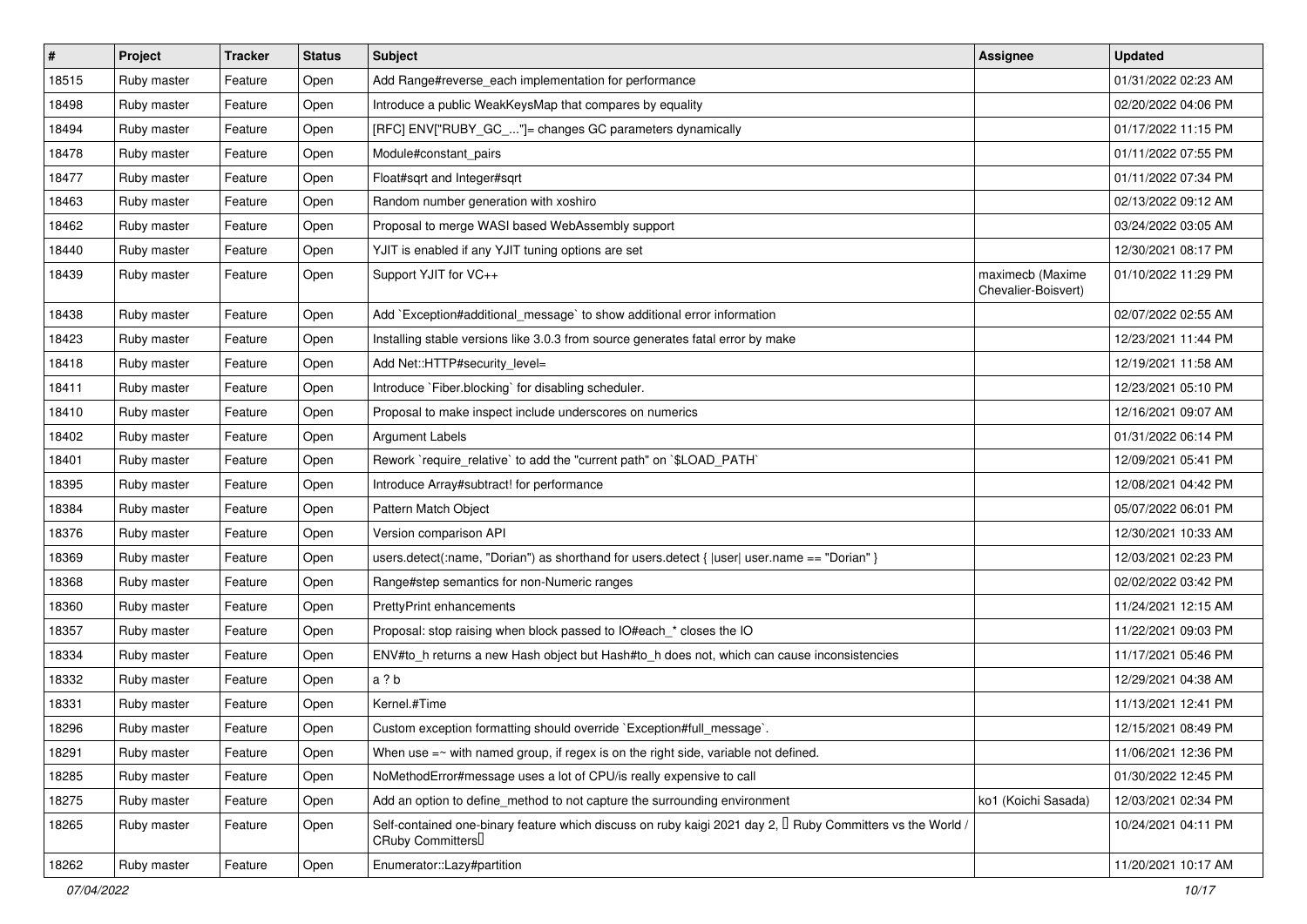| $\#$  | Project     | <b>Tracker</b> | <b>Status</b> | Subject                                                                                                                                                               | <b>Assignee</b>               | <b>Updated</b>      |
|-------|-------------|----------------|---------------|-----------------------------------------------------------------------------------------------------------------------------------------------------------------------|-------------------------------|---------------------|
| 18259 | Ruby master | Feature        | Open          | Support quarter spec %q in Time#strftime                                                                                                                              |                               | 10/21/2021 12:15 PM |
| 18256 | Ruby master | Feature        | Open          | Change the canonical name of Thread::Mutex, Thread::Queue, Thread::SizedQueue and<br>Thread::ConditionVariable to just Mutex, Queue, SizedQueue and ConditionVariable |                               | 10/20/2021 10:59 PM |
| 18242 | Ruby master | Feature        | Open          | Parser makes multiple assignment sad in confusing way                                                                                                                 |                               | 10/09/2021 07:58 AM |
| 18228 | Ruby master | Feature        | Open          | Add a 'timeout' option to 'IO.copy_stream'                                                                                                                            |                               | 10/01/2021 05:10 AM |
| 18227 | Ruby master | Feature        | Open          | Static class initialization.                                                                                                                                          | ioquatix (Samuel<br>Williams) | 09/29/2021 09:21 PM |
| 18194 | Ruby master | Feature        | Open          | No easy way to format exception messages per thread/fiber scheduler context.                                                                                          | mame (Yusuke<br>Endoh)        | 09/29/2021 10:10 AM |
| 18181 | Ruby master | Feature        | Open          | Introduce Enumerable#min_with_value, max_with_value, and minmax_with_value                                                                                            |                               | 01/25/2022 07:33 AM |
| 18179 | Ruby master | Feature        | Open          | Add Math methods to Numeric                                                                                                                                           |                               | 03/24/2022 02:54 PM |
| 18168 | Ruby master | Feature        | Open          | Add ActiveSupport deep_transform_values to Ruby                                                                                                                       |                               | 09/15/2021 05:29 AM |
| 18162 | Ruby master | Feature        | Open          | Shorthand method Proc#isolate to create isolated proc objects                                                                                                         |                               | 09/13/2021 02:33 AM |
| 18159 | Ruby master | Feature        | Open          | Integrate functionality of dead_end gem into Ruby                                                                                                                     | matz (Yukihiro<br>Matsumoto)  | 06/17/2022 02:06 PM |
| 18151 | Ruby master | Feature        | Open          | Incorrect Resoly result when DNS server is unreachable                                                                                                                |                               | 09/18/2021 12:22 AM |
| 18146 | Ruby master | Feature        | Open          | Add `delete_prefix` and `delete_suffix` to `Pathname`                                                                                                                 |                               | 09/03/2021 04:59 AM |
| 18137 | Ruby master | Feature        | Open          | A new method to check Proc is isolated or not                                                                                                                         |                               | 10/27/2021 07:30 AM |
| 18136 | Ruby master | Feature        | Open          | take_while_after                                                                                                                                                      |                               | 01/28/2022 06:23 AM |
| 18135 | Ruby master | Feature        | Open          | Introduce Enumerable#detect_only                                                                                                                                      |                               | 09/02/2021 05:44 PM |
| 18127 | Ruby master | Feature        | Open          | Ractor-local version of Singleton                                                                                                                                     |                               | 11/09/2021 02:45 PM |
| 18083 | Ruby master | Feature        | Open          | Capture error in ensure block.                                                                                                                                        |                               | 10/21/2021 01:00 PM |
| 18070 | Ruby master | Feature        | Open          | `attr` should be removed                                                                                                                                              |                               | 08/09/2021 05:51 PM |
| 18069 | Ruby master | Feature        | Open          | instance_exec` is just ignored when the block is originally a method                                                                                                  |                               | 08/10/2021 05:33 AM |
| 18063 | Ruby master | Feature        | Open          | io_uring implementation                                                                                                                                               |                               | 08/05/2021 10:02 AM |
| 18057 | Ruby master | Feature        | Open          | Introduce Array#mean                                                                                                                                                  |                               | 08/02/2021 02:16 PM |
| 18055 | Ruby master | Feature        | Open          | Introduce                                                                                                                                                             |                               | 07/30/2021 09:30 AM |
| 18035 | Ruby master | Feature        | Open          | Introduce general model/semantic for immutable by default.                                                                                                            |                               | 11/09/2021 04:47 PM |
| 18033 | Ruby master | Feature        | Open          | Time.new to parse a string                                                                                                                                            |                               | 12/07/2021 02:15 PM |
| 18005 | Ruby master | Feature        | Open          | Enable non-blocking 'binding.irb'.                                                                                                                                    |                               | 06/24/2021 07:20 PM |
| 18004 | Ruby master | Feature        | Open          | Add Async to the stdlib                                                                                                                                               |                               | 11/26/2021 06:01 AM |
| 17994 | Ruby master | Feature        | Open          | Clarify `IO.read` behavior and add `File.read` method                                                                                                                 |                               | 07/16/2021 03:04 AM |
| 17950 | Ruby master | Feature        | Open          | Unable to pattern-match against a String key                                                                                                                          |                               | 06/15/2021 11:42 AM |
| 17944 | Ruby master | Feature        | Open          | Remove Socket.gethostbyaddr and Socket.gethostbyname                                                                                                                  |                               | 06/10/2021 08:26 AM |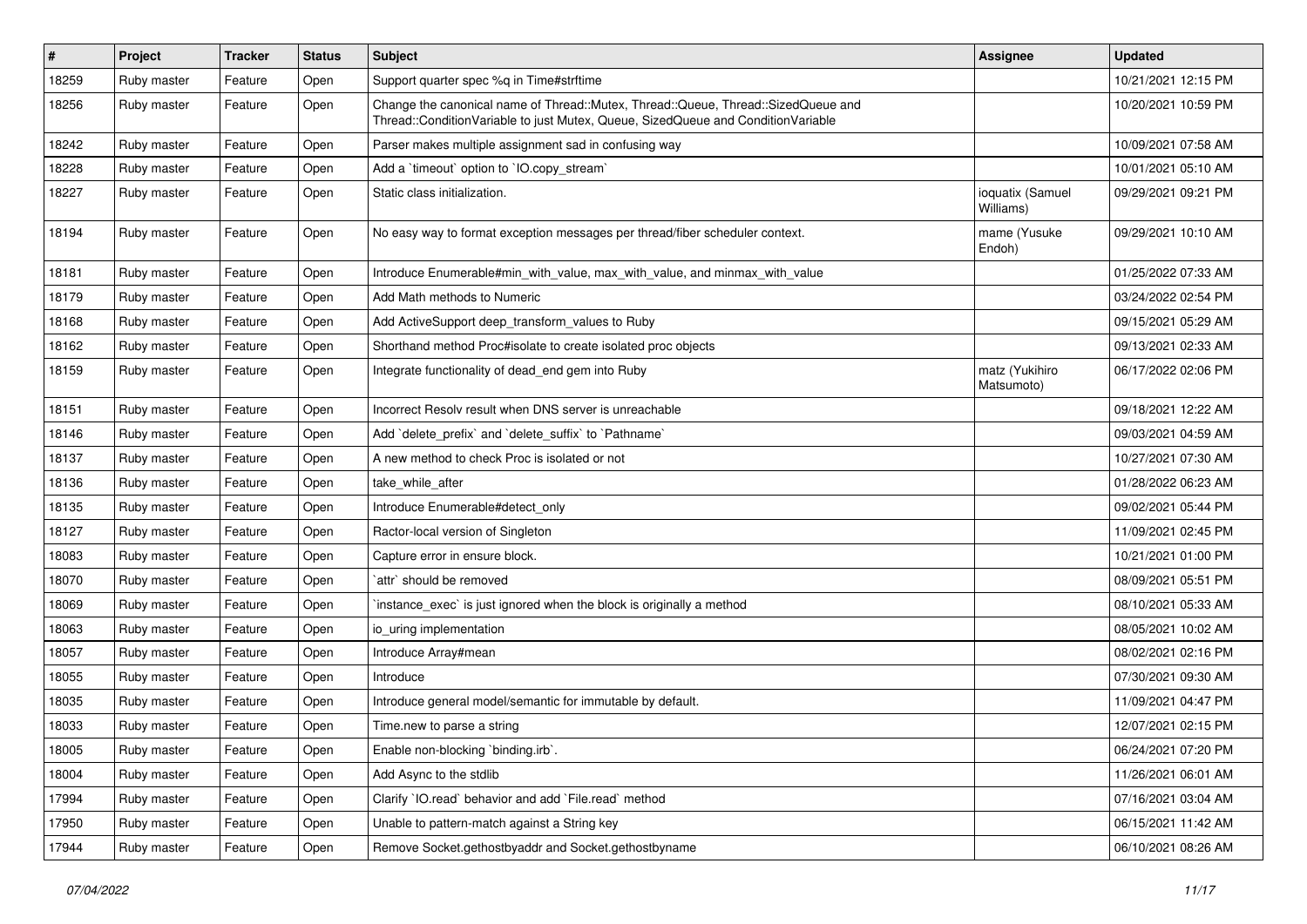| $\vert$ # | Project     | <b>Tracker</b> | <b>Status</b> | Subject                                                                                                                                     | Assignee                     | <b>Updated</b>      |
|-----------|-------------|----------------|---------------|---------------------------------------------------------------------------------------------------------------------------------------------|------------------------------|---------------------|
| 17942     | Ruby master | Feature        | Open          | Add a 'initialize(public @a, private @b)' shortcut syntax for defining public/private accessors for instance<br>vars as part of constructor |                              | 12/13/2021 12:43 AM |
| 17938     | Ruby master | Feature        | Open          | Keyword alternative for boolean positional arguments                                                                                        |                              | 07/15/2021 06:46 AM |
| 17924     | Ruby master | Feature        | Open          | Range#infinite?                                                                                                                             |                              | 07/08/2021 11:58 PM |
| 17884     | Ruby master | Feature        | Open          | locindex for profiling tools                                                                                                                | ko1 (Koichi Sasada)          | 05/24/2021 04:17 PM |
| 17859     | Ruby master | Feature        | Open          | Start IRB when running just `ruby`                                                                                                          |                              | 05/14/2021 07:54 AM |
| 17856     | Ruby master | Feature        | Open          | ary.member? is slower than ary.include?                                                                                                     |                              | 05/11/2021 10:12 AM |
| 17851     | Ruby master | Feature        | Open          | ruby extension for memoryview                                                                                                               |                              | 05/05/2021 03:15 PM |
| 17849     | Ruby master | Feature        | Open          | Fix Timeout timeout so that it can be used in threaded Web servers                                                                          | matz (Yukihiro<br>Matsumoto) | 04/10/2022 06:26 AM |
| 17844     | Ruby master | Feature        | Open          | Support list of methods to test with respond to?                                                                                            |                              | 05/06/2021 07:00 PM |
| 17834     | Ruby master | Feature        | Open          | Add a Bytes and BytesArray class that implement memoryview                                                                                  |                              | 05/06/2021 02:22 PM |
| 17833     | Ruby master | Feature        | Open          | add IO.readinto(b) where b is a bytes like object that is you can get a memoryview from                                                     |                              | 06/30/2021 02:36 PM |
| 17830     | Ruby master | Feature        | Open          | Add Integer#previous and Integer#prev                                                                                                       | matz (Yukihiro<br>Matsumoto) | 04/27/2021 11:35 PM |
| 17825     | Ruby master | Feature        | Open          | Uniformize Float::INFINITY and Date::infinity.new                                                                                           |                              | 05/04/2021 01:43 AM |
| 17808     | Ruby master | Feature        | Open          | Feature Request: JS like splat of Object properties as named method parameters                                                              |                              | 04/17/2021 11:43 PM |
| 17797     | Ruby master | Feature        | Open          | MIPS support for addr2line.c                                                                                                                |                              | 04/13/2021 03:49 AM |
| 17790     | Ruby master | Feature        | Open          | Have a way to clear a String without resetting its capacity                                                                                 |                              | 04/21/2021 11:27 PM |
| 17786     | Ruby master | Feature        | Open          | Proposal: new "ends" keyword                                                                                                                |                              | 04/11/2021 01:40 AM |
| 17785     | Ruby master | Feature        | Open          | Allow named parameters to be keywords                                                                                                       | matz (Yukihiro<br>Matsumoto) | 12/17/2021 06:10 PM |
| 17773     | Ruby master | Feature        | Open          | Alias `Numeric#zero?` and `Float#zero?` as `Numeric#empty?` and `Float#empty?`                                                              |                              | 04/02/2021 03:39 PM |
| 17771     | Ruby master | Feature        | Open          | String#start_with? should not construct MatchData or set \$~                                                                                |                              | 04/02/2021 02:49 PM |
| 17758     | Ruby master | Feature        | Open          | Provide Hash#count for performance improvement                                                                                              |                              | 03/28/2021 06:39 PM |
| 17753     | Ruby master | Feature        | Open          | Add Module#namespace                                                                                                                        |                              | 07/04/2022 01:42 AM |
| 17749     | Ruby master | Feature        | Open          | Const source location without name                                                                                                          |                              | 04/17/2021 07:38 AM |
| 17743     | Ruby master | Feature        | Open          | Show argument types in backtrace                                                                                                            |                              | 03/25/2021 06:39 PM |
| 17741     | Ruby master | Feature        | Open          | Ruby links to `objc` for convenience - this should be moved into a native ext                                                               |                              | 03/23/2021 01:24 AM |
| 17718     | Ruby master | Feature        | Open          | a method paramaters object that can be pattern matched against                                                                              |                              | 03/24/2021 01:29 PM |
| 17682     | Ruby master | Feature        | Open          | String#casecmp performance improvement                                                                                                      |                              | 03/24/2021 02:29 PM |
| 17663     | Ruby master | Feature        | Open          | Enumerator#with, an alternative to Enumerator#with object                                                                                   |                              | 03/02/2021 05:48 PM |
| 17660     | Ruby master | Feature        | Open          | Expose information about which basic methods have been redefined                                                                            |                              | 03/02/2021 03:31 PM |
| 17647     | Ruby master | Feature        | Open          | Print register `r11` on 32-bit ARM Linux                                                                                                    |                              | 04/30/2021 11:22 AM |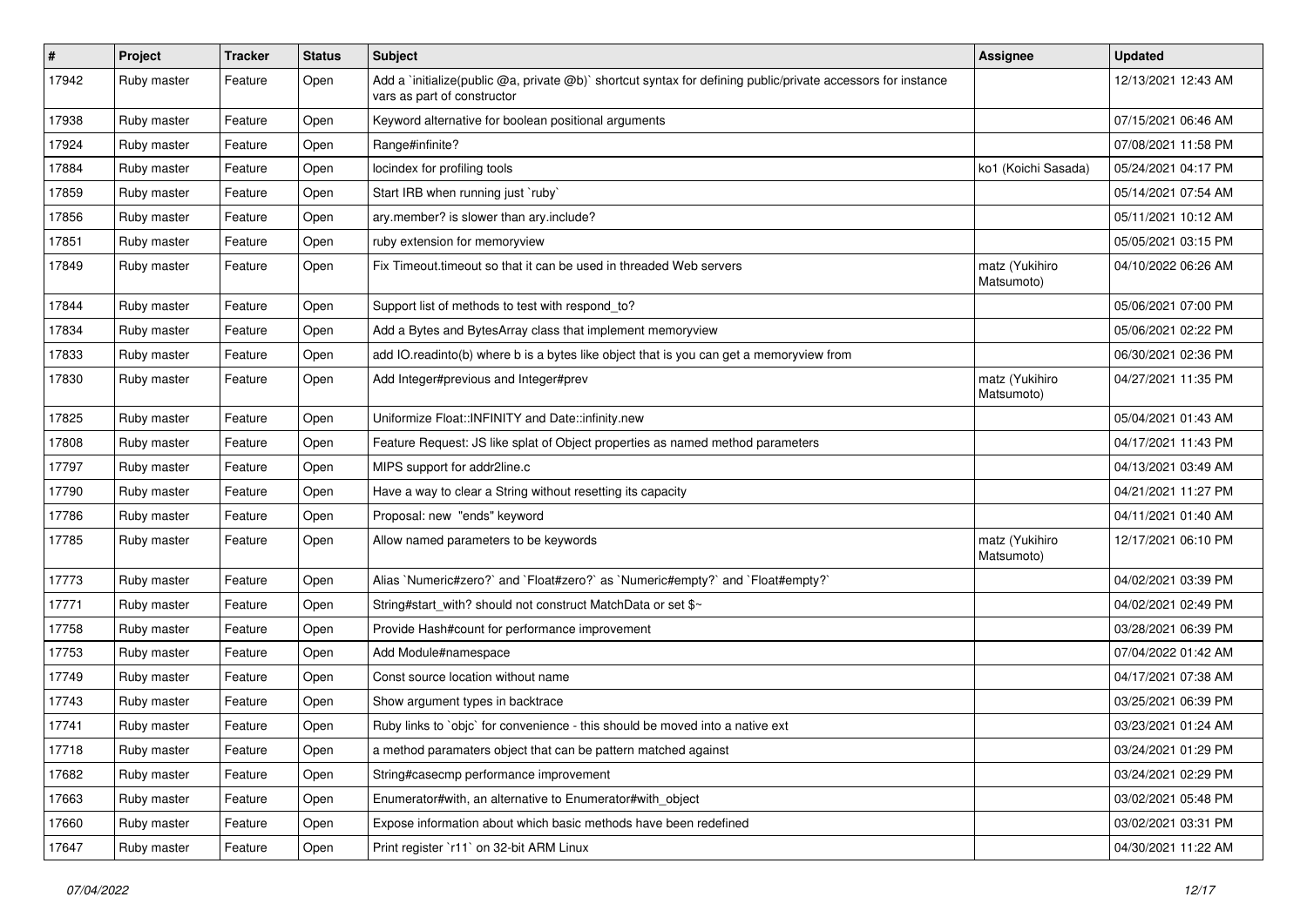| $\pmb{\sharp}$ | Project     | <b>Tracker</b> | <b>Status</b> | Subject                                                                                                                                                   | <b>Assignee</b>                   | <b>Updated</b>      |
|----------------|-------------|----------------|---------------|-----------------------------------------------------------------------------------------------------------------------------------------------------------|-----------------------------------|---------------------|
| 17627          | Ruby master | Feature        | Open          | Suggestion: Implement `freeze_values` instance method on collection-like classes.                                                                         |                                   | 02/16/2021 07:58 PM |
| 17616          | Ruby master | Feature        | Open          | Support backtracing on Linux with non-GNU-libc + libunwind                                                                                                |                                   | 02/09/2021 01:12 PM |
| 17611          | Ruby master | Feature        | Open          | Expose `rb_execarg` interfaces and `rb_grantpt`                                                                                                           |                                   | 02/07/2021 01:52 AM |
| 17579          | Ruby master | Feature        | Open          | [Proposal] A suggestion for newline-separated shorthand notation, for the creation of Arrays containing<br>strings that may contain '' (space) characters |                                   | 01/25/2021 04:33 PM |
| 17576          | Ruby master | Feature        | Open          | Partial Functions (procs, lambdas)                                                                                                                        |                                   | 01/24/2021 07:58 PM |
| 17566          | Ruby master | Feature        | Open          | Tune thread QoS / efficiency on macOS                                                                                                                     |                                   | 01/29/2021 09:16 AM |
| 17562          | Ruby master | Feature        | Open          | Update - E option in --help                                                                                                                               |                                   | 01/19/2021 05:38 PM |
| 17550          | Ruby master | Feature        | Open          | Why no function to get all subdirectories of a directory?                                                                                                 |                                   | 01/18/2021 08:57 AM |
| 17548          | Ruby master | Feature        | Open          | Need simple way to include symlink directories in Dir.glob                                                                                                |                                   | 03/21/2022 01:35 PM |
| 17528          | Ruby master | Feature        | Open          | Make Addrinfo.getaddrinfo fall back to Timeout.timeout for :resolv_timeout                                                                                |                                   | 01/13/2021 08:50 PM |
| 17525          | Ruby master | Feature        | Open          | Implement Happy Eyeballs Version 2 (RFC8305) in Socket.tcp                                                                                                | Glass_saga (Masaki<br>Matsushita) | 06/16/2022 01:08 AM |
| 17496          | Ruby master | Feature        | Open          | Add constant Math::TAU                                                                                                                                    |                                   | 01/13/2021 05:47 AM |
| 17474          | Ruby master | Feature        | Open          | Interpreting constants at compile time                                                                                                                    |                                   | 01/07/2021 04:40 PM |
| 17473          | Ruby master | Feature        | Open          | Make Pathname to embedded class of Ruby                                                                                                                   | akr (Akira Tanaka)                | 01/07/2022 09:25 AM |
| 17472          | Ruby master | Feature        | Open          | HashWithIndifferentAccess like Hash extension                                                                                                             |                                   | 06/16/2022 01:08 AM |
| 17471          | Ruby master | Feature        | Open          | send_if method for improved conditional chaining                                                                                                          |                                   | 12/29/2020 03:23 PM |
| 17468          | Ruby master | Feature        | Open          | Deprecate RUBY_DEVEL                                                                                                                                      |                                   | 06/16/2022 01:08 AM |
| 17416          | Ruby master | Feature        | Open          | Improve performance Kernel#itself                                                                                                                         |                                   | 12/21/2020 01:14 PM |
| 17414          | Ruby master | Feature        | Open          | Ractor should allow access to shareable attributes for Modules/Classes                                                                                    | ko1 (Koichi Sasada)               | 12/21/2020 03:56 PM |
| 17406          | Ruby master | Feature        | Open          | Add `NoMatchingPatternError#depth`                                                                                                                        |                                   | 12/19/2020 03:18 PM |
| 17404          | Ruby master | Feature        | Open          | Ractor `move:` API to allow shareability check                                                                                                            | ko1 (Koichi Sasada)               | 12/18/2020 09:17 PM |
| 17393          | Ruby master | Feature        | Open          | `Ractor::Moved#inspect`                                                                                                                                   | ko1 (Koichi Sasada)               | 12/21/2020 05:47 PM |
| 17375          | Ruby master | Feature        | Open          | Add scheduler callbacks for transferring fibers                                                                                                           |                                   | 12/07/2020 11:31 PM |
| 17357          | Ruby master | Feature        | Open          | Queue#pop` should have a block form for closed queues                                                                                                     |                                   | 01/12/2021 07:32 AM |
| 17356          | Ruby master | Feature        | Open          | Alignment of memory allocated through Fiddle struct's malloc                                                                                              |                                   | 12/02/2020 11:06 AM |
| 17353          | Ruby master | Feature        | Open          | Functional chaining operator                                                                                                                              |                                   | 11/30/2020 03:29 AM |
| 17333          | Ruby master | Feature        | Open          | Enumerable#many?                                                                                                                                          |                                   | 12/11/2020 03:38 AM |
| 17330          | Ruby master | Feature        | Open          | Object#non                                                                                                                                                |                                   | 01/25/2021 03:54 PM |
| 17326          | Ruby master | Feature        | Open          | Add Kernel#must! to the standard library                                                                                                                  |                                   | 06/22/2022 04:10 PM |
| 17325          | Ruby master | Feature        | Open          | Adds Fiber#cancel, which forces a Fiber to break/return                                                                                                   |                                   | 11/19/2020 12:34 AM |
| 17316          | Ruby master | Feature        | Open          | On memoization                                                                                                                                            |                                   | 05/13/2022 11:32 AM |
| 17315          | Ruby master | Feature        | Open          | Hash #transform                                                                                                                                           |                                   | 11/13/2020 08:38 PM |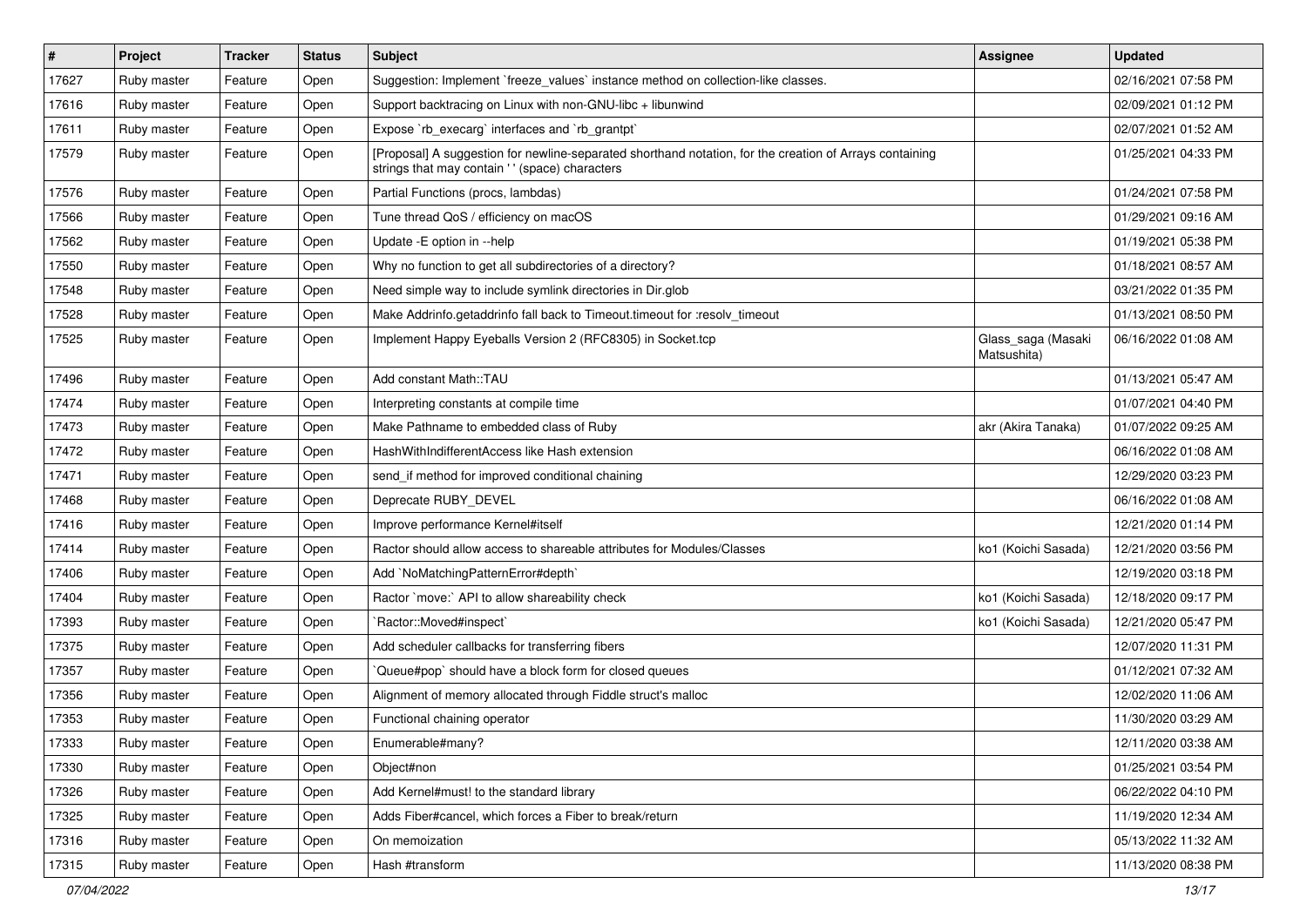| $\#$  | Project     | <b>Tracker</b> | <b>Status</b> | Subject                                                                       | <b>Assignee</b>              | <b>Updated</b>      |
|-------|-------------|----------------|---------------|-------------------------------------------------------------------------------|------------------------------|---------------------|
| 17311 | Ruby master | Feature        | Open          | Improve performance Array#deconstruct & Array#to_ary                          |                              | 11/08/2020 07:12 AM |
| 17298 | Ruby master | Feature        | Open          | Ractor's basket communication APIs                                            |                              | 11/13/2020 04:16 PM |
| 17290 | Ruby master | Feature        | Open          | Syntax sugar for boolean keyword argument                                     |                              | 10/29/2020 04:51 AM |
| 17288 | Ruby master | Feature        | Open          | Optimize _send_ call with a literal method name                               | matz (Yukihiro<br>Matsumoto) | 10/30/2020 12:17 AM |
| 17286 | Ruby master | Feature        | Open          | `Ractor.new` should accept `move: true`                                       |                              | 11/08/2020 03:01 AM |
| 17285 | Ruby master | Feature        | Open          | Less strict `Ractor.select`                                                   |                              | 10/26/2020 03:15 AM |
| 17279 | Ruby master | Feature        | Open          | Allow a negative step in Range#step with a block                              | matz (Yukihiro<br>Matsumoto) | 10/22/2020 02:23 AM |
| 17258 | Ruby master | Feature        | Open          | Oneshot Branch Coverage                                                       |                              | 10/09/2020 08:26 PM |
| 17210 | Ruby master | Feature        | Open          | More readable and useful `Set#inspect`                                        | knu (Akinori MUSHA)          | 05/19/2021 10:12 PM |
| 17208 | Ruby master | Feature        | Open          | Add `Set#compact` and `Set#compact!` methods                                  |                              | 11/05/2020 10:44 AM |
| 17206 | Ruby master | Feature        | Open          | Introduce new Regexp option to avoid global MatchData allocations             |                              | 10/28/2020 10:43 PM |
| 17184 | Ruby master | Feature        | Open          | No stdlib function to perform simple string replacement                       | matz (Yukihiro<br>Matsumoto) | 02/23/2021 09:27 PM |
| 17173 | Ruby master | Feature        | Open          | open-uri I ciphers IIIIIII                                                    | akr (Akira Tanaka)           | 09/25/2020 09:17 AM |
| 17166 | Ruby master | Feature        | Open          | net/http not supporting unix domain sockets                                   |                              | 09/12/2020 02:51 PM |
| 17165 | Ruby master | Feature        | Open          | Add 'filter' and 'flatten' keywords to 'Enumerable#map'                       |                              | 09/13/2020 09:41 AM |
| 17163 | Ruby master | Feature        | Open          | Rename `begin`                                                                |                              | 09/09/2020 03:04 AM |
| 17156 | Ruby master | Feature        | Open          | Refinements per directory tree                                                |                              | 12/07/2020 05:19 AM |
| 17155 | Ruby master | Feature        | Open          | Add a Diggable mixin                                                          |                              | 09/05/2020 02:08 PM |
| 17151 | Ruby master | Feature        | Open          | Support multiple builtin ruby code for implimatation in Ruby & C              |                              | 09/05/2020 01:41 AM |
| 17148 | Ruby master | Feature        | Open          | stdbuf(1) support                                                             |                              | 09/07/2020 04:12 AM |
| 17143 | Ruby master | Feature        | Open          | Improve support for warning categories                                        |                              | 11/20/2020 01:05 PM |
| 17140 | Ruby master | Feature        | Open          | Merge Enumerable#grep(_v) with Enumerable#select/reject                       |                              | 02/10/2021 07:56 AM |
| 17134 | Ruby master | Feature        | Open          | Add resolv timeout to TCPSocket                                               |                              | 12/10/2020 09:09 AM |
| 17127 | Ruby master | Feature        | Open          | Some TrueClass methods are faster if implemented in Ruby                      |                              | 11/05/2020 07:11 AM |
| 17121 | Ruby master | Feature        | Open          | Remove ENV#index                                                              |                              | 08/13/2020 09:58 AM |
| 17115 | Ruby master | Feature        | Open          | Optimize String#casecmp? for ASCII strings                                    |                              | 08/15/2020 03:48 AM |
| 17099 | Ruby master | Feature        | Open          | Remove boolean argument and warning from Module#attr                          |                              | 12/18/2020 04:15 AM |
| 17097 | Ruby master | Feature        | Open          | `map_min`, `map_max`                                                          |                              | 01/13/2021 01:24 AM |
| 17056 | Ruby master | Feature        | Open          | Array#index: Allow specifying the position to start search as in String#index |                              | 09/25/2020 01:41 PM |
| 17047 | Ruby master | Feature        | Open          | Support parameters for MAIL FROM and RCPT TO                                  |                              | 12/06/2021 08:16 PM |
| 17040 | Ruby master | Feature        | Open          | cleanup include/ruby/backward*                                                |                              | 08/26/2020 07:07 AM |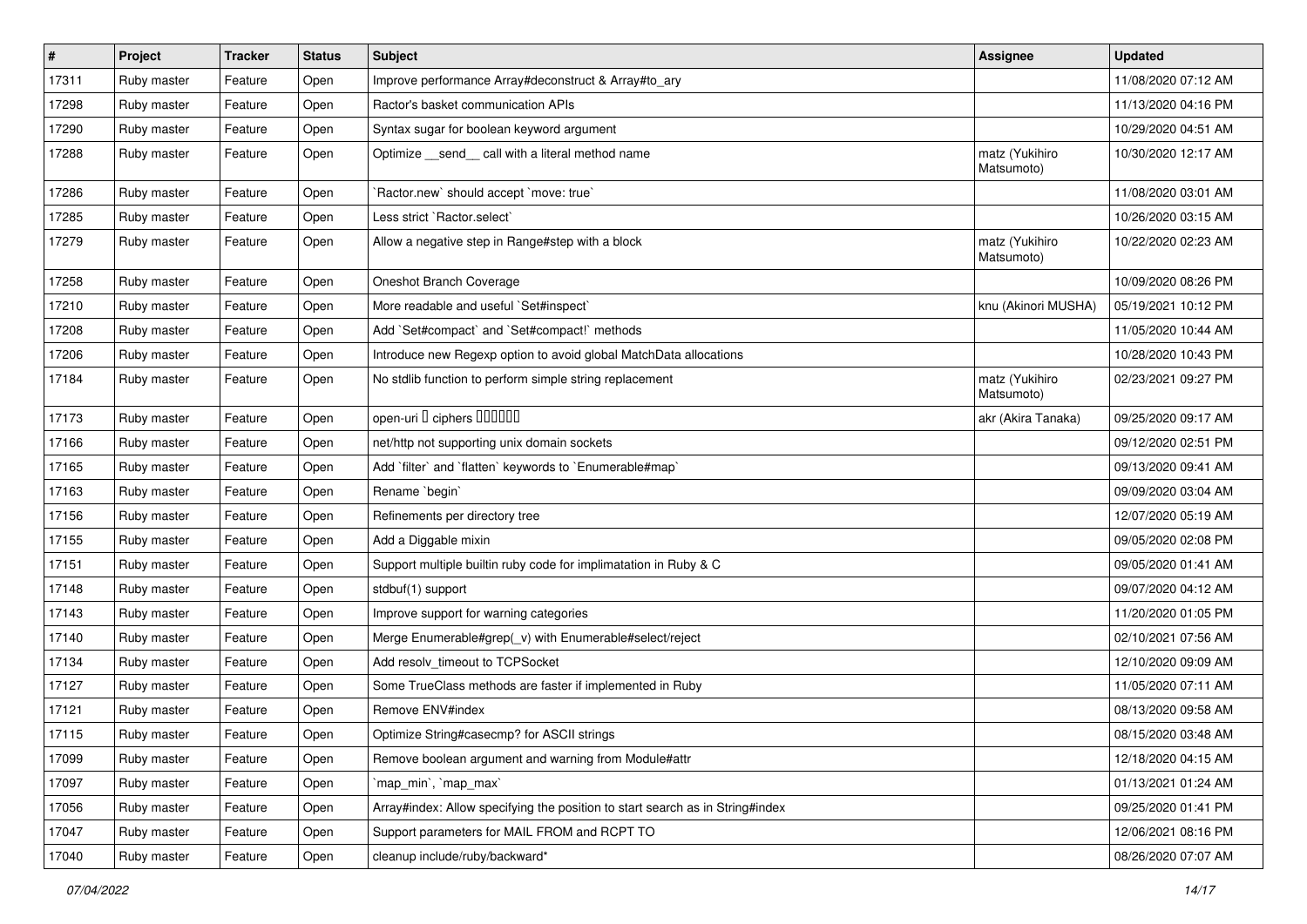| #     | Project     | <b>Tracker</b> | <b>Status</b> | Subject                                                                                       | <b>Assignee</b>              | <b>Updated</b>      |
|-------|-------------|----------------|---------------|-----------------------------------------------------------------------------------------------|------------------------------|---------------------|
| 17036 | Ruby master | Feature        | Open          | Regexp deconstruction keys to allow pattern matching                                          |                              | 07/19/2020 02:45 PM |
| 17016 | Ruby master | Feature        | Open          | Enumerable#accumulate                                                                         |                              | 04/27/2021 03:14 PM |
| 17006 | Ruby master | Feature        | Open          | Let `Kernel#Hash` take a block to provide the default value                                   |                              | 07/04/2020 07:51 AM |
| 17004 | Ruby master | Feature        | Open          | Provide a way for methods to omit their return value                                          |                              | 07/20/2020 05:44 AM |
| 17001 | Ruby master | Feature        | Open          | [Feature] Dir.scan to yield dirent for efficient and composable recursive directory scaning   |                              | 06/30/2020 07:57 PM |
| 16995 | Ruby master | Feature        | Open          | Sets: <=> should be specialized                                                               |                              | 06/26/2020 08:43 PM |
| 16993 | Ruby master | Feature        | Open          | Sets: from hash keys using Hash#key_set                                                       |                              | 06/27/2020 05:44 AM |
| 16992 | Ruby master | Feature        | Open          | Sets: officially ordered                                                                      | matz (Yukihiro<br>Matsumoto) | 09/03/2020 02:08 PM |
| 16991 | Ruby master | Feature        | Open          | Sets: add Set#join                                                                            |                              | 06/26/2020 08:29 PM |
| 16990 | Ruby master | Feature        | Open          | Sets: operators compatibility with Array                                                      |                              | 02/22/2021 11:37 PM |
| 16989 | Ruby master | Feature        | Open          | Sets: need $\Psi$                                                                             | knu (Akinori MUSHA)          | 02/18/2022 02:57 AM |
| 16987 | Ruby master | Feature        | Open          | Enumerator::Lazy vs Array methods                                                             |                              | 07/15/2020 04:56 PM |
| 16986 | Ruby master | Feature        | Open          | Anonymous Struct literal                                                                      | matz (Yukihiro<br>Matsumoto) | 01/15/2022 04:57 PM |
| 16985 | Ruby master | Feature        | Open          | Improve `pp` for `Hash` and `String`                                                          | akr (Akira Tanaka)           | 06/26/2020 09:51 AM |
| 16978 | Ruby master | Feature        | Open          | Ruby should not use realpath for __FILE__                                                     | nobu (Nobuyoshi<br>Nakada)   | 04/01/2022 11:30 AM |
| 16971 | Ruby master | Feature        | Open          | weak_ref&.some_method should behave like object&.some_method                                  |                              | 06/19/2020 03:17 PM |
| 16968 | Ruby master | Feature        | Open          | Remove `\$IGNORECASE` from English.rb                                                         |                              | 06/18/2020 04:34 AM |
| 16960 | Ruby master | Feature        | Open          | Feedback regarding => in 'As' Pattern Matching                                                |                              | 06/13/2020 12:32 AM |
| 16952 | Ruby master | Feature        | Open          | Kernel.exec gives an incorrect error message when passed a script with a non-existing shebang |                              | 06/11/2020 08:40 PM |
| 16946 | Ruby master | Feature        | Open          | Add an 'intersperse' method                                                                   |                              | 06/11/2020 01:47 AM |
| 16929 | Ruby master | Feature        | Open          | Add GC.start(compact: true)                                                                   |                              | 06/01/2020 03:42 PM |
| 16928 | Ruby master | Feature        | Open          | Array#include_all? & Array#include_any?                                                       |                              | 06/01/2020 09:27 PM |
| 16924 | Ruby master | Feature        | Open          | instance_eval equivalent for RubyVM::InstructionSequence                                      |                              | 05/30/2020 03:49 PM |
| 16913 | Ruby master | Feature        | Open          | Add `ARGF#each_io`                                                                            |                              | 05/25/2020 11:33 PM |
| 16899 | Ruby master | Feature        | Open          | Add method `Array#both_end`                                                                   |                              | 05/18/2020 01:44 AM |
| 16898 | Ruby master | Feature        | Open          | Modify the syntax of -> lambda expressions in ruby3                                           |                              | 05/19/2020 02:02 AM |
| 16897 | Ruby master | Feature        | Open          | General purpose memoizer in Ruby 3 with Ruby 2 performance                                    |                              | 06/26/2020 03:51 PM |
| 16894 | Ruby master | Feature        | Open          | Integer division for Ruby 3                                                                   | matz (Yukihiro<br>Matsumoto) | 05/18/2020 03:41 PM |
| 16838 | Ruby master | Feature        | Open          | Enumerator::ArithmeticSequence missing allocator for #clone and #dup                          |                              | 05/18/2020 10:44 PM |
| 16833 | Ruby master | Feature        | Open          | Add Enumerator#empty?                                                                         |                              | 05/06/2020 07:55 PM |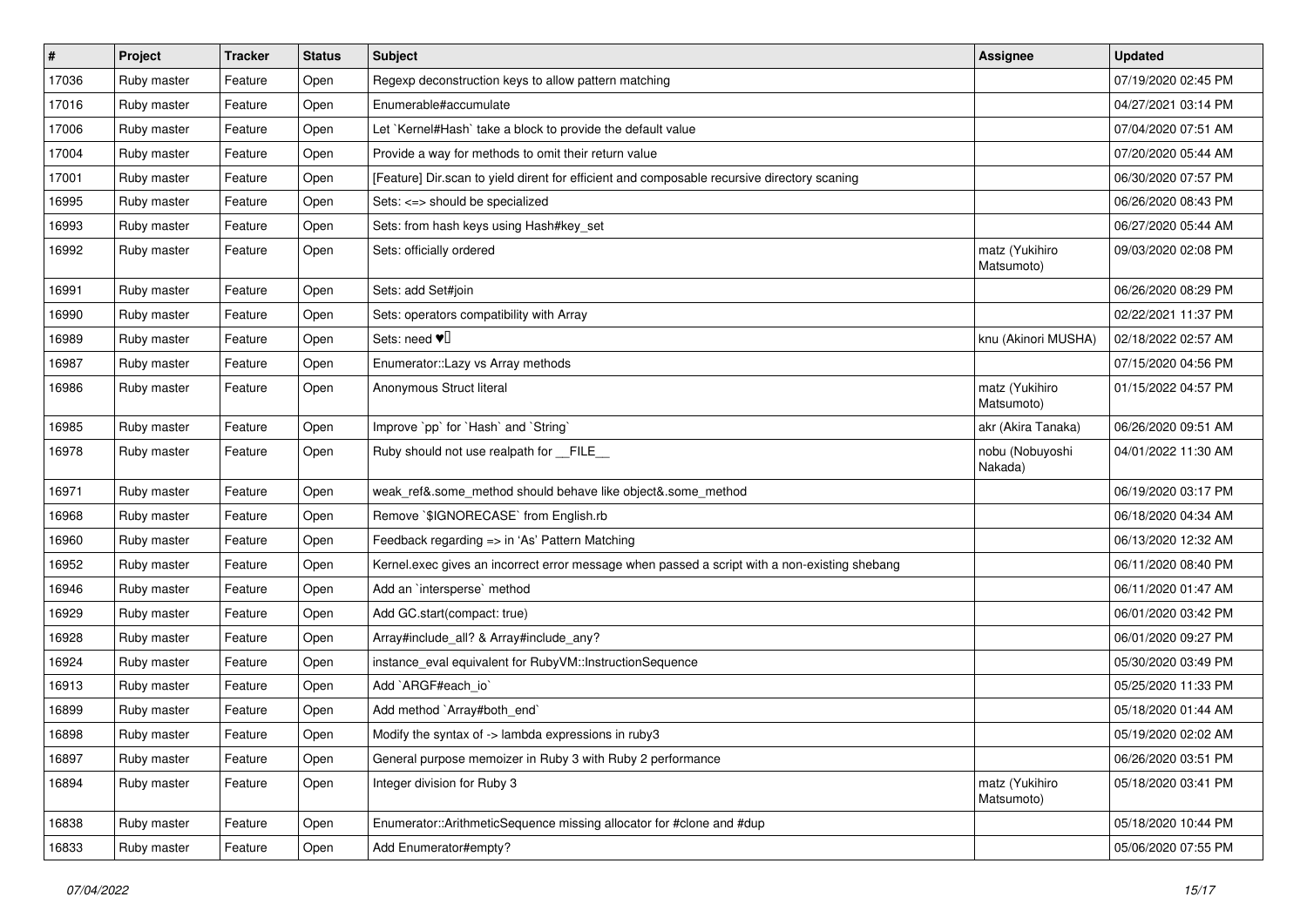| $\vert$ # | Project     | <b>Tracker</b> | <b>Status</b> | Subject                                                                                                                        | <b>Assignee</b> | <b>Updated</b>      |
|-----------|-------------|----------------|---------------|--------------------------------------------------------------------------------------------------------------------------------|-----------------|---------------------|
| 16818     | Ruby master | Feature        | Open          | Rename `Range#%` to `Range#/`                                                                                                  |                 | 05/07/2020 08:49 AM |
| 16817     | Ruby master | Feature        | Open          | attr_predicate or attr_query or attr_something for ? methods                                                                   |                 | 12/23/2021 11:44 PM |
| 16816     | Ruby master | Feature        | Open          | Prematurely terminated Enumerator should stay terminated                                                                       |                 | 04/09/2021 09:24 PM |
| 16795     | Ruby master | Feature        | Open          | build ruby.exe on Windows against ruby-static.lib omitting x64-vcruntime-ruby.dll (no '--enable-shared' option<br>for Windows) |                 | 04/17/2020 01:22 PM |
| 16794     | Ruby master | Feature        | Open          | <b>Rightward operators</b>                                                                                                     |                 | 09/10/2020 09:34 PM |
| 16791     | Ruby master | Feature        | Open          | Shortcut for Process::Status.exitstatus                                                                                        |                 | 05/19/2020 03:16 AM |
| 16790     | Ruby master | Feature        | Open          | string format and refinements                                                                                                  |                 | 04/16/2020 03:06 AM |
| 16781     | Ruby master | Feature        | Open          | alias :fold :reduce                                                                                                            |                 | 05/16/2020 08:28 AM |
| 16773     | Ruby master | Feature        | Open          | Reduce allocations in net/http                                                                                                 |                 | 04/10/2020 11:36 AM |
| 16761     | Ruby master | Feature        | Open          | Add an API to move the entire heap, as to make testing GC.compact compatibility easier                                         |                 | 05/07/2020 04:03 PM |
| 16757     | Ruby master | Feature        | Open          | Add intersection to Range                                                                                                      |                 | 01/22/2022 07:26 AM |
| 16755     | Ruby master | Feature        | Open          | warning: `if' at the end of line without an expression                                                                         |                 | 04/03/2020 11:28 PM |
| 16752     | Ruby master | Feature        | Open          | :private param for const_set                                                                                                   |                 | 04/03/2020 12:35 AM |
| 16745     | Ruby master | Feature        | Open          | Improving Date and DateTime comparison                                                                                         |                 | 03/31/2020 10:32 PM |
| 16742     | Ruby master | Feature        | Open          | RbConfig.windows? and RbConfig.host_os                                                                                         |                 | 04/11/2020 02:00 PM |
| 16741     | Ruby master | Feature        | Open          | Implement Shellwords.shellescape correctly for Windows                                                                         |                 | 03/29/2020 07:54 AM |
| 16739     | Ruby master | Feature        | Open          | Allow Hash#keys and Hash#values to accept a block for filtering output                                                         |                 | 07/10/2020 04:09 PM |
| 16703     | Ruby master | Feature        | Open          | Namespace parameter for `Module#name`                                                                                          |                 | 03/24/2020 10:08 AM |
| 16688     | Ruby master | Feature        | Open          | Allow #to_path object as argument to system()                                                                                  |                 | 04/13/2020 05:37 PM |
| 16684     | Ruby master | Feature        | Open          | Use the word "to" instead of "from" in backtrace                                                                               |                 | 04/10/2020 07:58 AM |
| 16673     | Ruby master | Feature        | Open          | total_timeout for Net::HTTP                                                                                                    |                 | 03/07/2020 06:25 AM |
| 16667     | Ruby master | Feature        | Open          | Allow parameters to Symbol#to_proc and Method#to_proc                                                                          |                 | 03/03/2020 03:40 PM |
| 16666     | Ruby master | Feature        | Open          | 'string' - 'str' as a shortcut for 'string'.gsub('str', ")?                                                                    |                 | 03/01/2020 08:38 PM |
| 16665     | Ruby master | Feature        | Open          | Add an Array#except_index method                                                                                               |                 | 03/15/2020 03:37 PM |
| 16657     | Ruby master | Feature        | Open          | Don't ship bundled gems as .gem files as well as in expanded form                                                              |                 | 02/27/2020 06:50 AM |
| 16648     | Ruby master | Feature        | Open          | improve GC performance by 5% with builtin_prefetch                                                                             |                 | 02/29/2020 06:27 PM |
| 16638     | Ruby master | Feature        | Open          | Structured Data for Syslog                                                                                                     |                 | 02/17/2020 07:06 PM |
| 16637     | Ruby master | Feature        | Open          | Time#to_s and Date#to_s accept strftime format string                                                                          |                 | 02/17/2020 09:46 PM |
| 16621     | Ruby master | Feature        | Open          | Second block parameter of Pathname#glob to be relative path from self                                                          |                 | 02/12/2020 11:27 PM |
| 16615     | Ruby master | Feature        | Open          | Group style access scope for macros                                                                                            |                 | 03/09/2020 02:39 PM |
| 16601     | Ruby master | Feature        | Open          | Let `nil.to_a` and `nil.to_h` return a fixed instance                                                                          |                 | 02/01/2020 10:12 AM |
| 16600     | Ruby master | Feature        | Open          | Optimized opcodes for frozen arrays and hashes literals                                                                        |                 | 01/30/2020 09:51 AM |